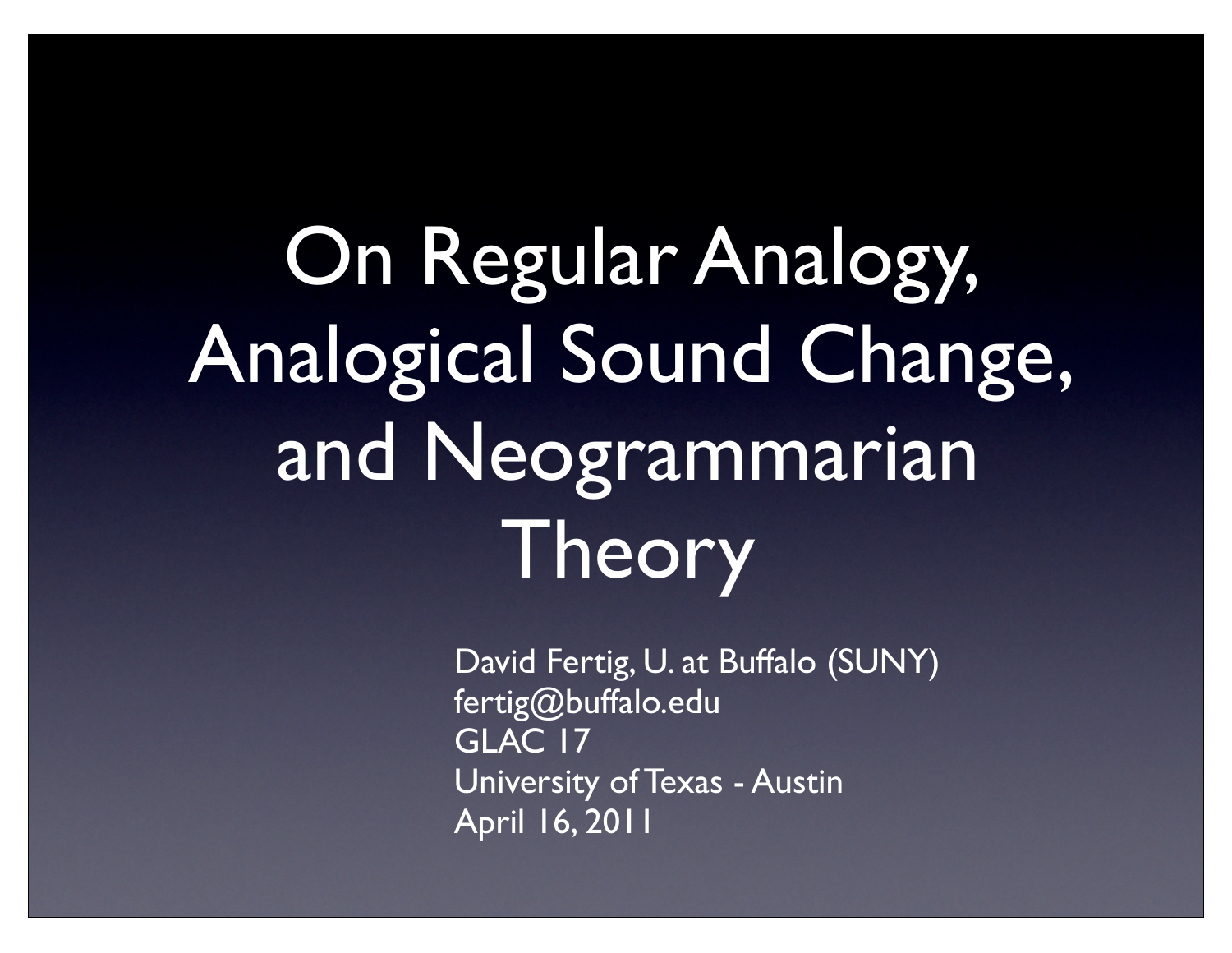### Motivations for this talk

- An interest in:
- word-and-paradigm (="proportional") models of inflectional morphology (e.g. James Blevins 2004; Matthews 1991; Paul 1886)
- and (the [alleged] limits of) their ability to account for "analogical" change.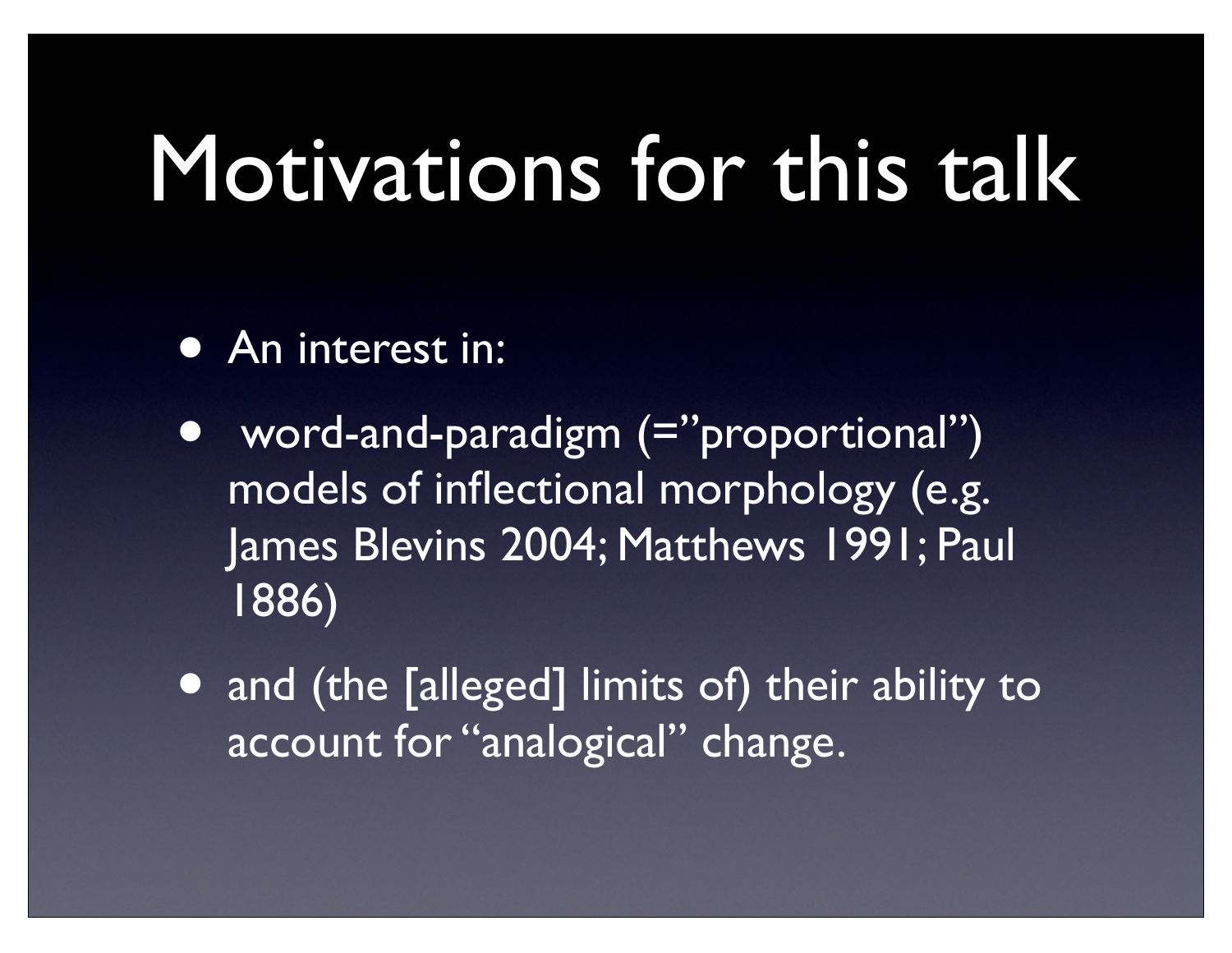## The broader project:

**Examine claims of the inability of proportional** theories to account for particular kinds of analogical change, e.g.:

• "[...] morphophonemic analogy operates with all the regularity of the neogrammarian's sound change. It is for this reason that any theory which treats it as a change in lists of morphemes, and this includes the proportional model of analogy, cannot account for it." (Kiparsky 1973:12)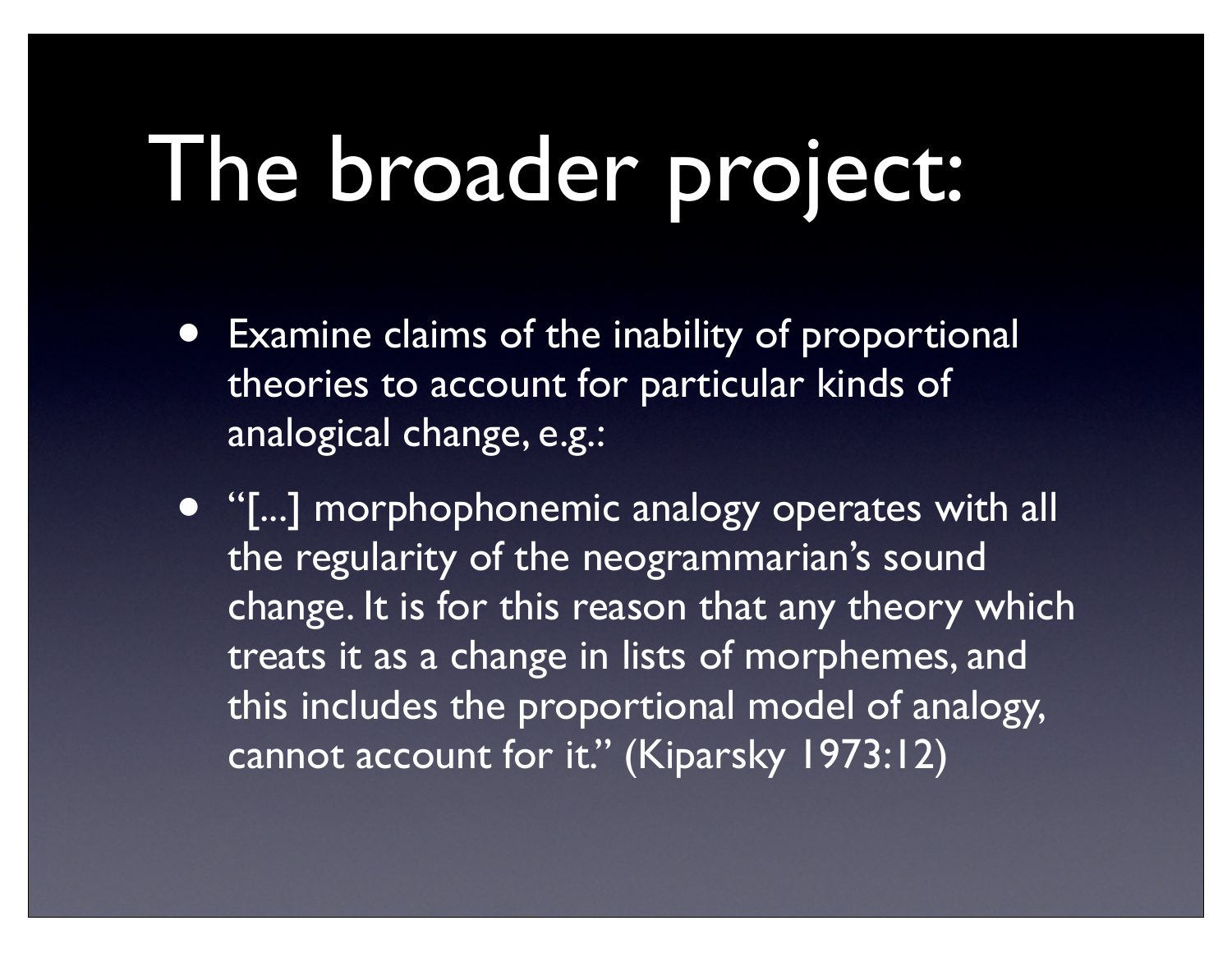#### Hock's uneasiness with "sweeping" analogical change

- "[...] like sound change and unlike ordinary analogical change, developments like [word-final and syllable-final devoicing in German] appear to be quite sweeping, affecting all qualifying words at roughly the same time." (1986:241)
- "[...] here as elsewhere, we need to ask ourselves why unlike traditional analogical developments this change should be regular, [...]" (1986:246)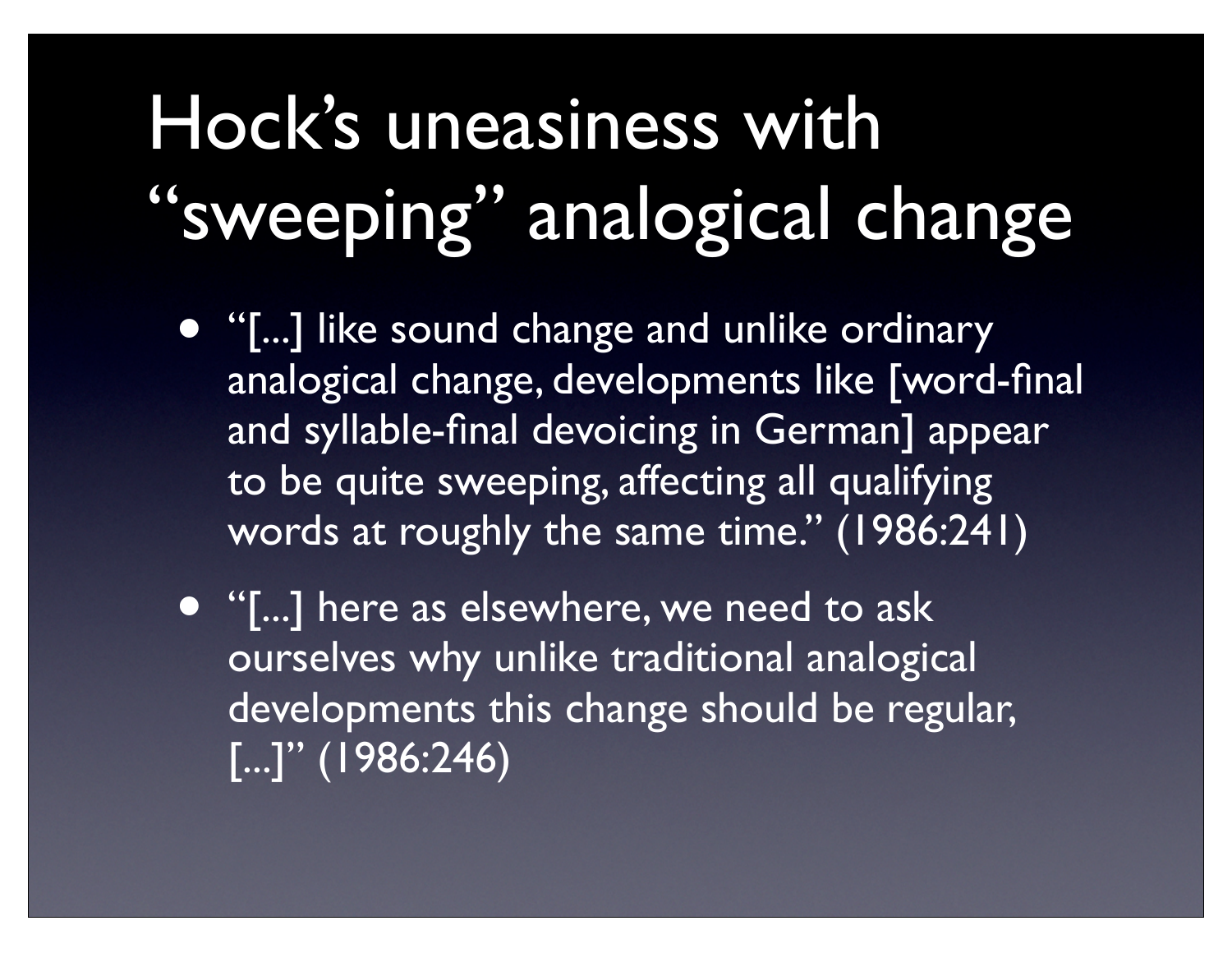#### Hock's sweeping changes, 1: "rule inversion"

- Intrusive-*r* in British English:
- the matter [ $\Theta$ ] was : the matter [ $\Theta$ r] is the idea  $\lceil \frac{1}{2}\frac{1}{2}\sqrt{1-\frac{1}{2}}$  was : X=the idea  $\lceil \frac{1}{2}\sqrt{1-\frac{1}{2}}\rceil$  is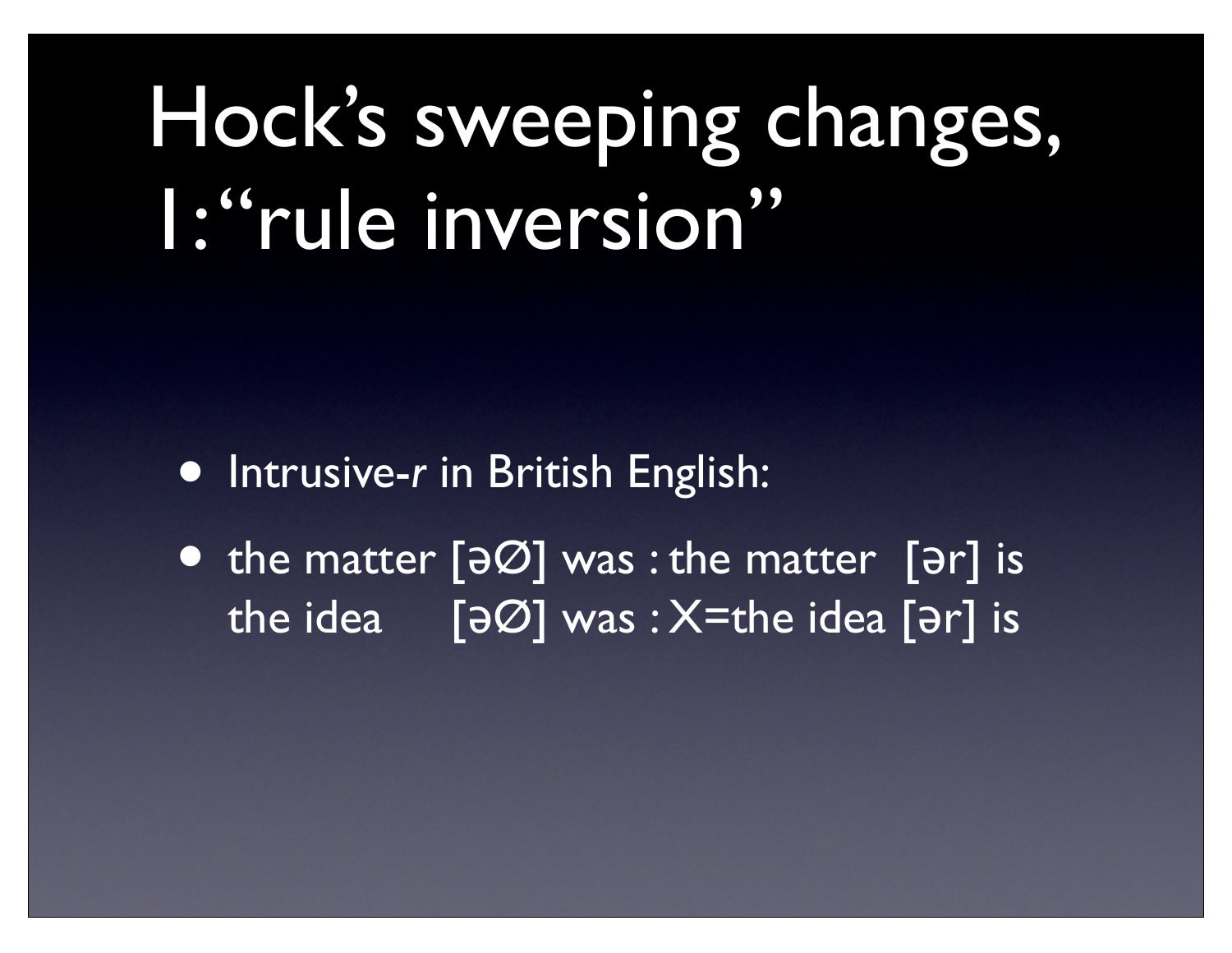#### Hock's sweeping changes, 2: "rule reordering" (into feeding order)

• Extension of German word-final devoicing to newly apocopated forms:

| OHG             |               |               | $sg. N$ tag sg. D tage |
|-----------------|---------------|---------------|------------------------|
|                 | FD            | tak           |                        |
| pre-NHG         |               | tāk           | tāgə                   |
|                 | <b>a-loss</b> | <b>LITTLE</b> | tāg                    |
| <b>Expected</b> | <b>NHG</b>    | tāk           | tāg                    |
| <b>Attested</b> | <b>NHG</b>    | [tāk]         | [tāk]                  |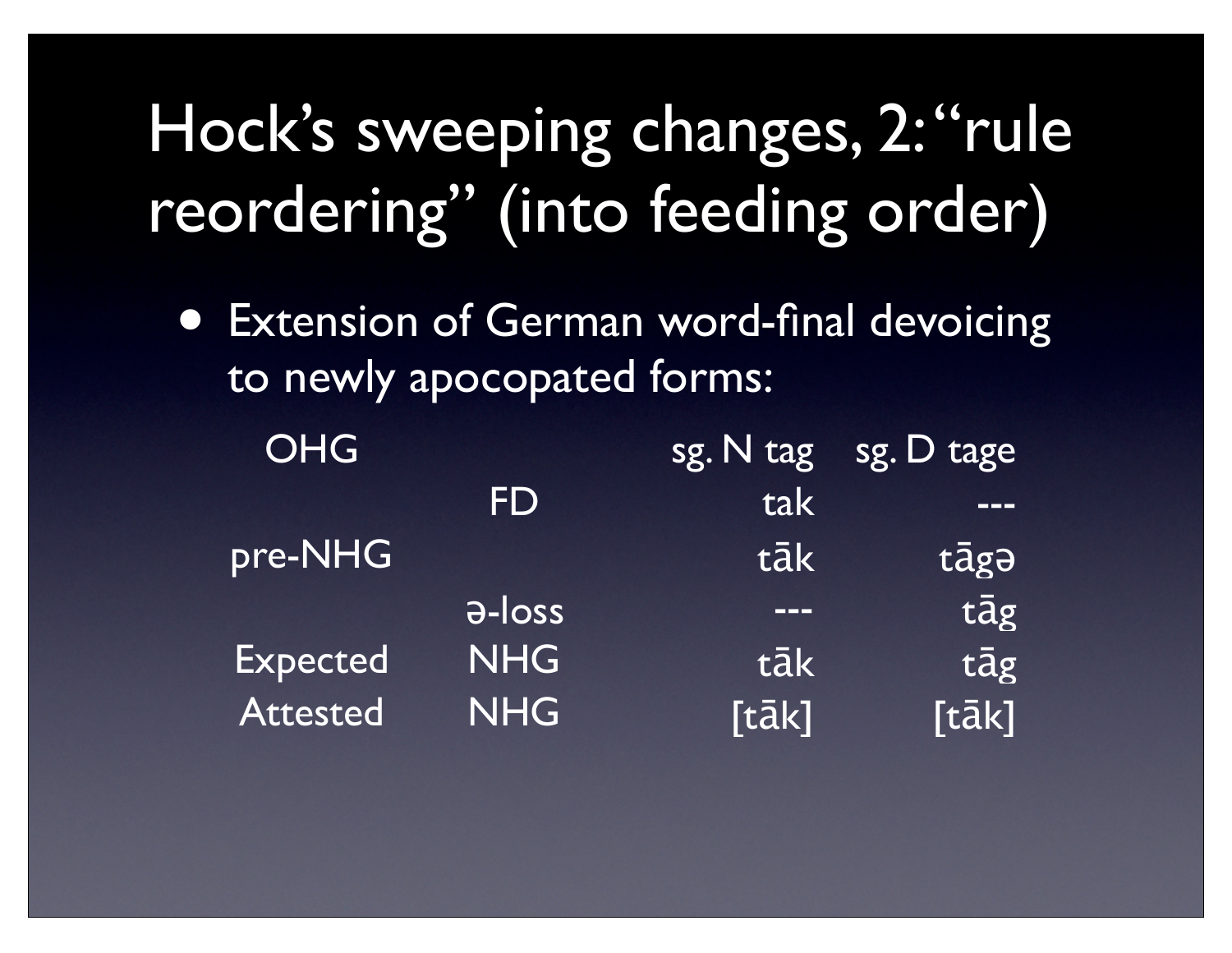#### (sweeping changes, 2b: "rule reordering" out of bleeding order)

• Analogical creation of a new front rounded vowel in Eastern Swiss German dialects

|          |                      |                   | $\log\left(\frac{1}{2}$ (sg.) boga (pl.) boda (sg.) boda (pl.) |                            |
|----------|----------------------|-------------------|----------------------------------------------------------------|----------------------------|
| umlaut   | <u>the community</u> | $ big$ ogə $ p $  | $\qquad \qquad - - - -$                                        | $\boldsymbol{b}$ ödə (pl.) |
| lowering |                      | <del>er e</del> n | $bold{b}$ də (sg.) $\vert$                                     |                            |
|          |                      |                   | boga (sg.) böga (pl.) boda (sg.) böda (pl.)                    |                            |

|          |                   |             | $\log$ boga (sg.) boga (pl.) boda (sg.) boda (pl.)                            |
|----------|-------------------|-------------|-------------------------------------------------------------------------------|
| lowering |                   | <u>mana</u> | $\overline{\left  \right.}$ bodə (sg.) bodə (pl.) $\overline{\left  \right.}$ |
| umlaut   | <b>CONTRACTOR</b> |             | bögə (pl.) bodə (sg.) bodə (pl.)                                              |
|          |                   |             | $\log$ boga (sg.) böga (pl.) boda (sg.) bæda (pl.)                            |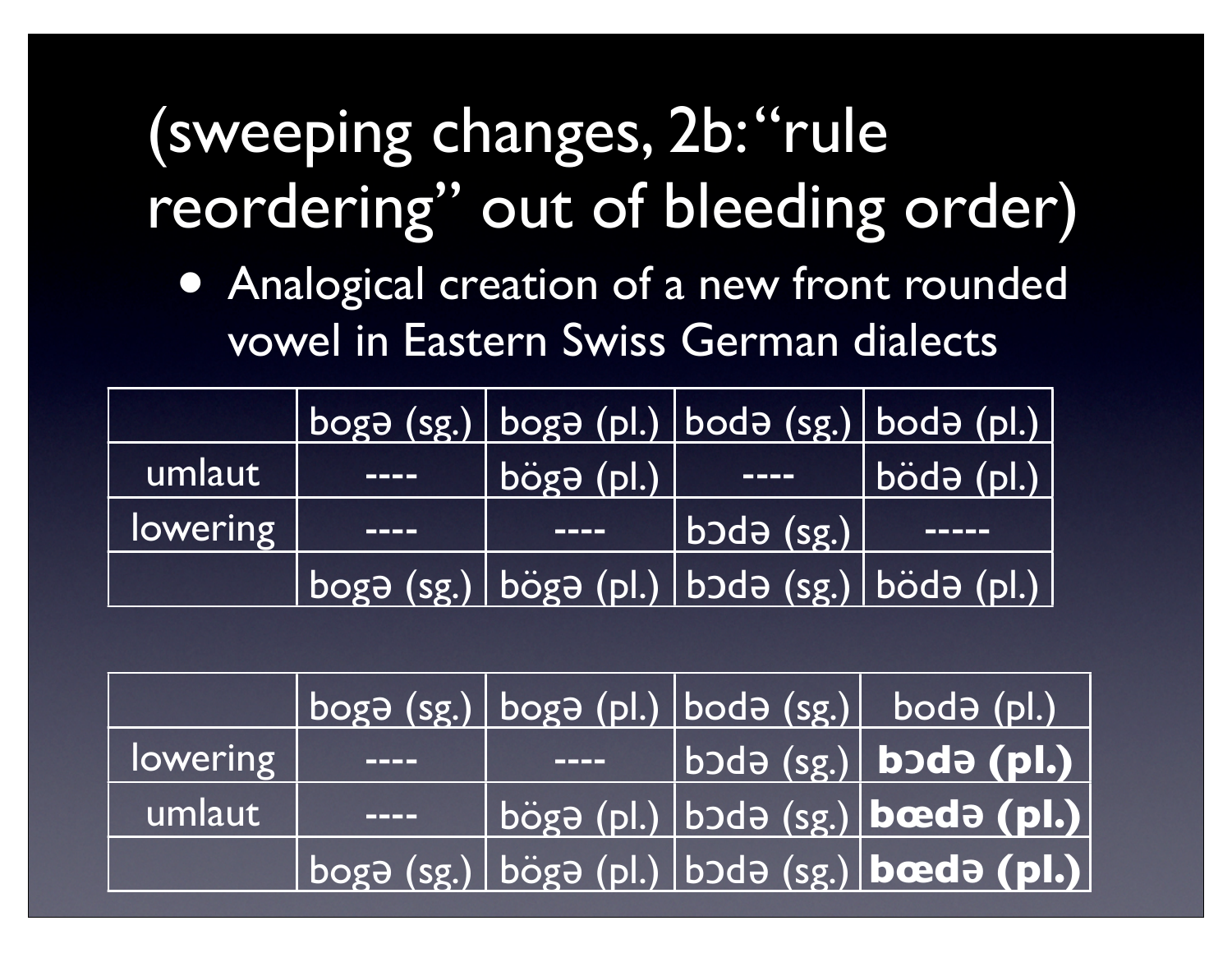#### Hock's sweeping changes, 3: "rule loss"

• Loss of word-final devoicing following apocope in Southern German and Yiddish:

| <b>OHG</b>      |               |               | sg. N tag sg. D tage |
|-----------------|---------------|---------------|----------------------|
|                 | <b>FD</b>     | tak           | ———                  |
| pre-NHG         |               | tāk           | tāgə                 |
|                 | <b>a-loss</b> | ———           | tāg                  |
| <b>Expected</b> | <b>NHG</b>    | tōk           | tŌg                  |
| <b>Attested</b> | <b>NHG</b>    | $[t\bar{O}g]$ | $[t\bar{O}g]$        |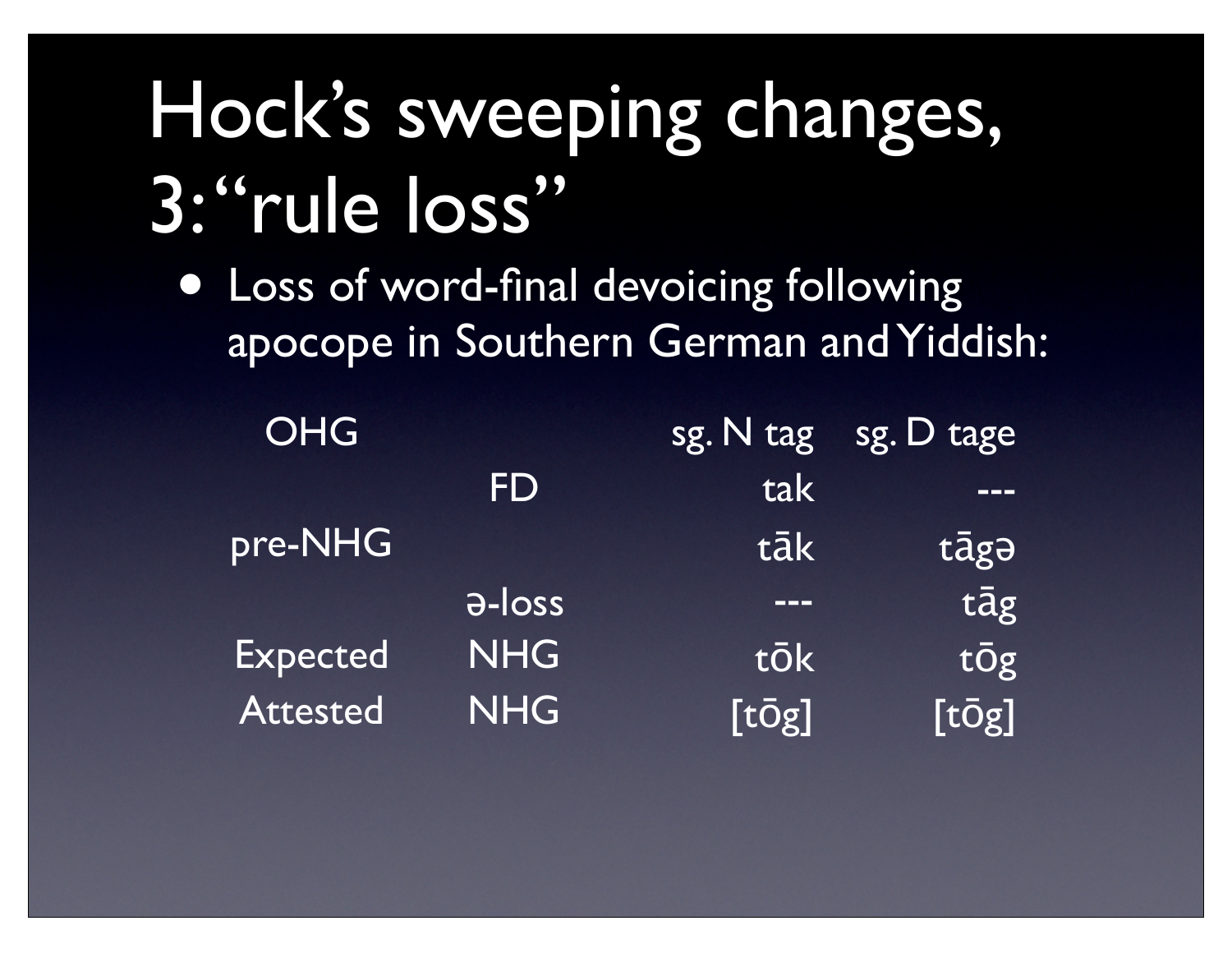#### Hock's sweeping changes, 4: "rule extension"

- Extension of German final devoicing from prepausal to word-final and syllable final positions
- $[+{\rm obstr.}] \longrightarrow [-{\rm voice}] /$  ##
- $[+{\rm obstr.}] \longrightarrow {\rm [}-{\rm voice]} /$   $\#$  (or /  $\$)$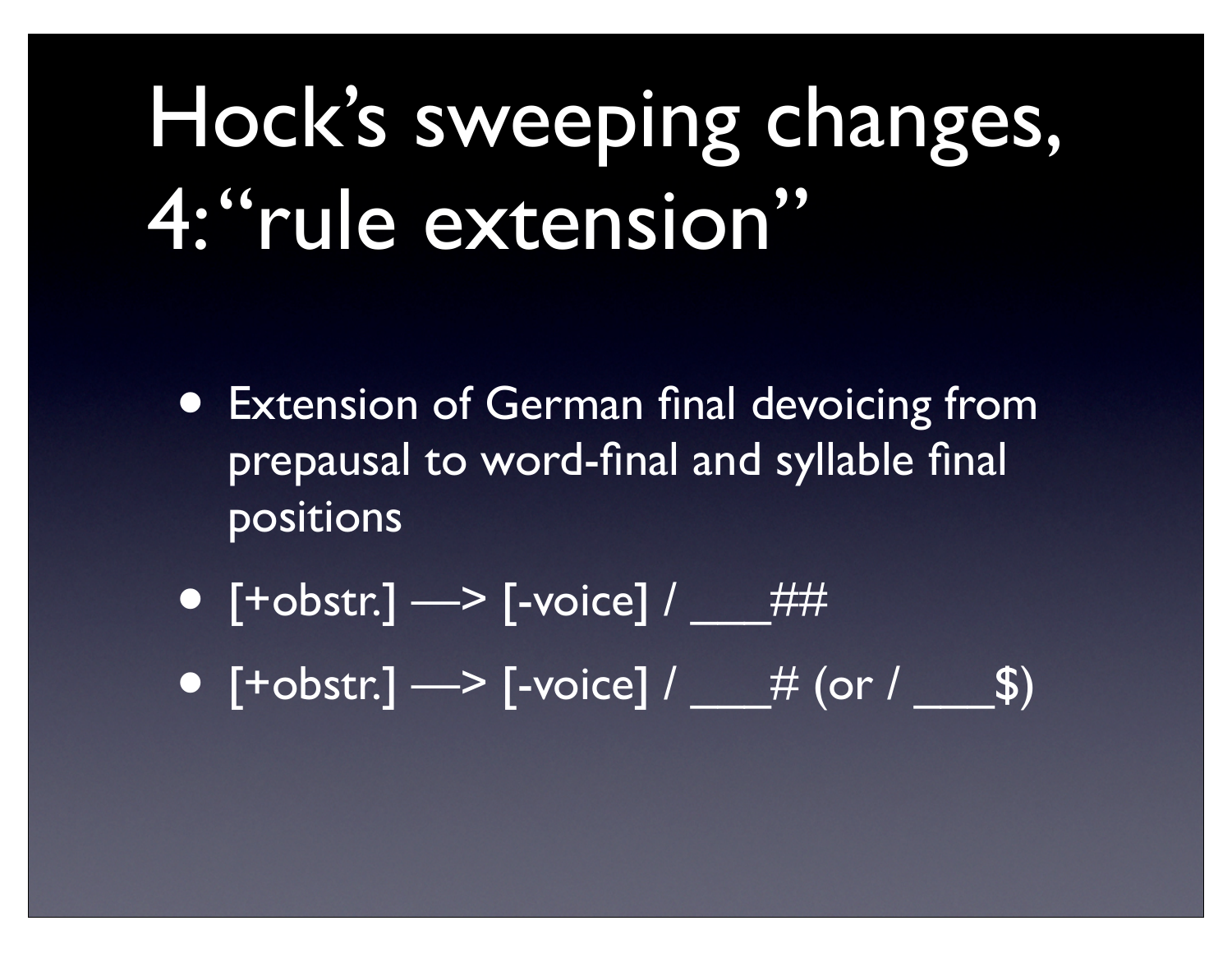### Question 1:

- Is it true, as Hock claims, that:
- "[...] as is well known, the Neogrammarians regarded all analogical change as irregular, in contrast to sound change, [...]." (2003:442)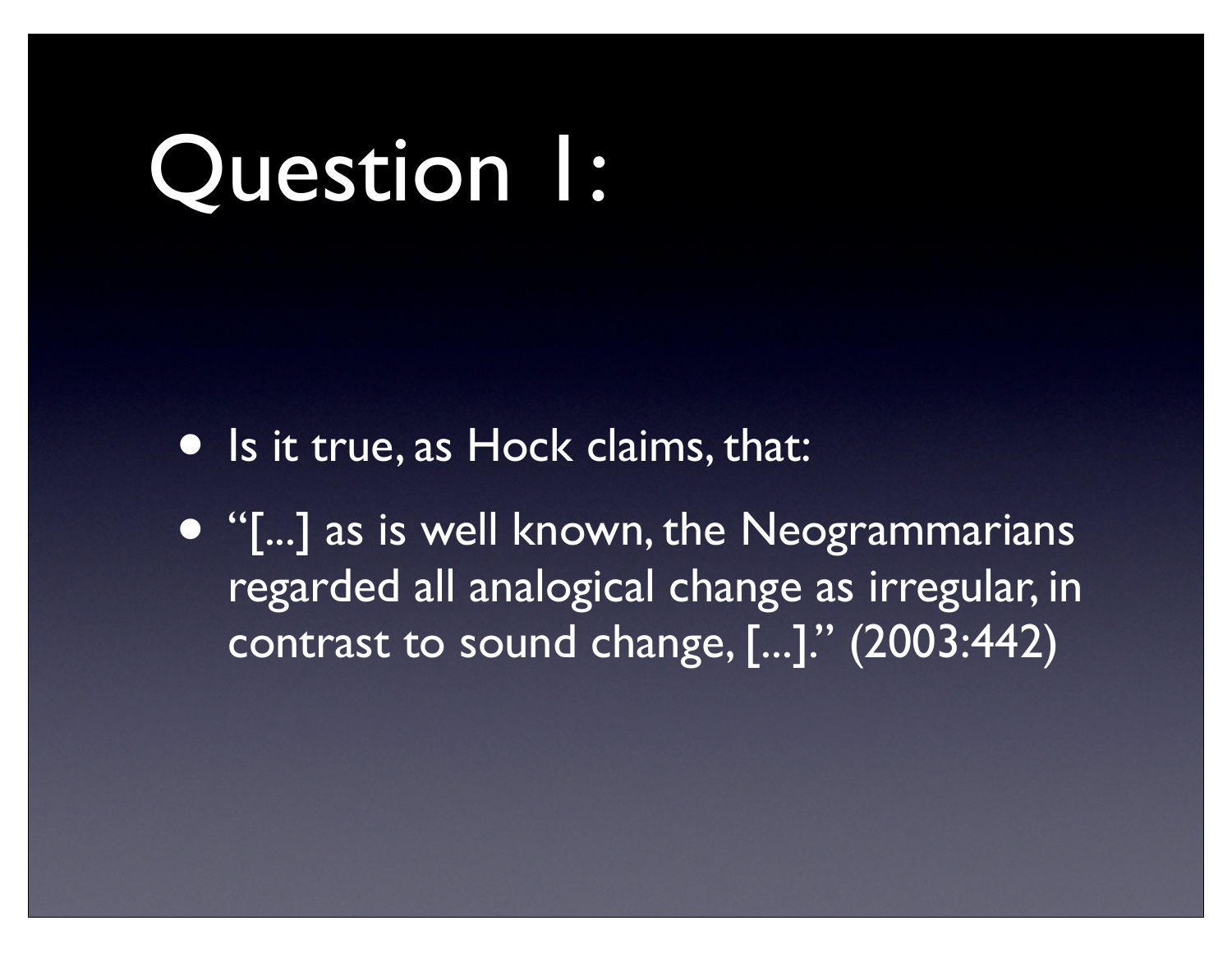## Answer to question 1:

- No (at least not for Paul's *Prinzipien*).
- Neogrammarians emphasize that analogical change need not be regular, not that it can never be regular.
- Paul discusses many of Hock's examples of sweeping analogical change in the *Prinzipien*.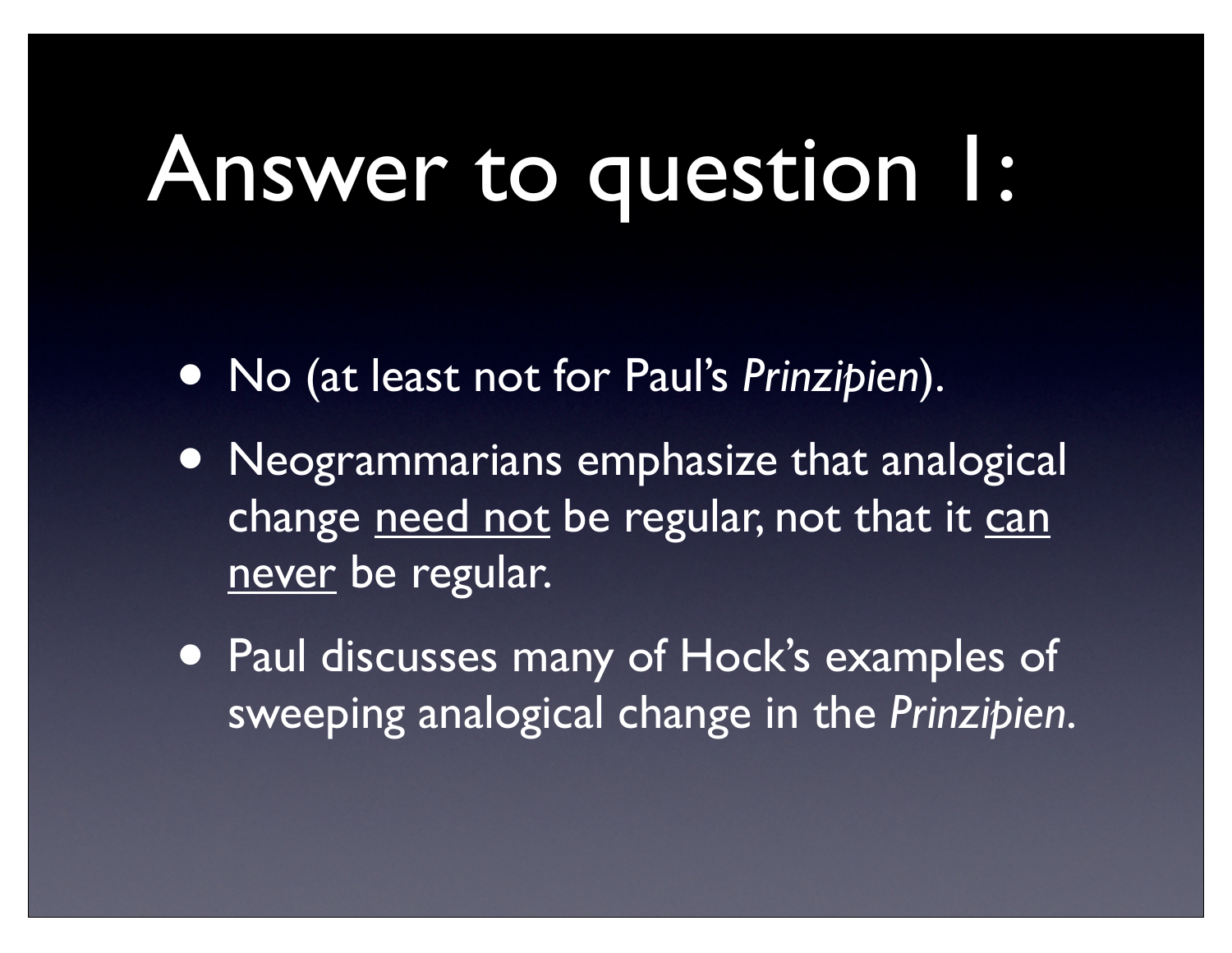#### Paul on "rule inversion":

- "eine eigentlich nicht berechtigte umkehrung der proportionen" (1886:97)
- Paul's examples include "intrusive" *n* in Alemannic and *r* in Bavarian; he adds English intrusive-*r* in later editions of the *Prinzipien*.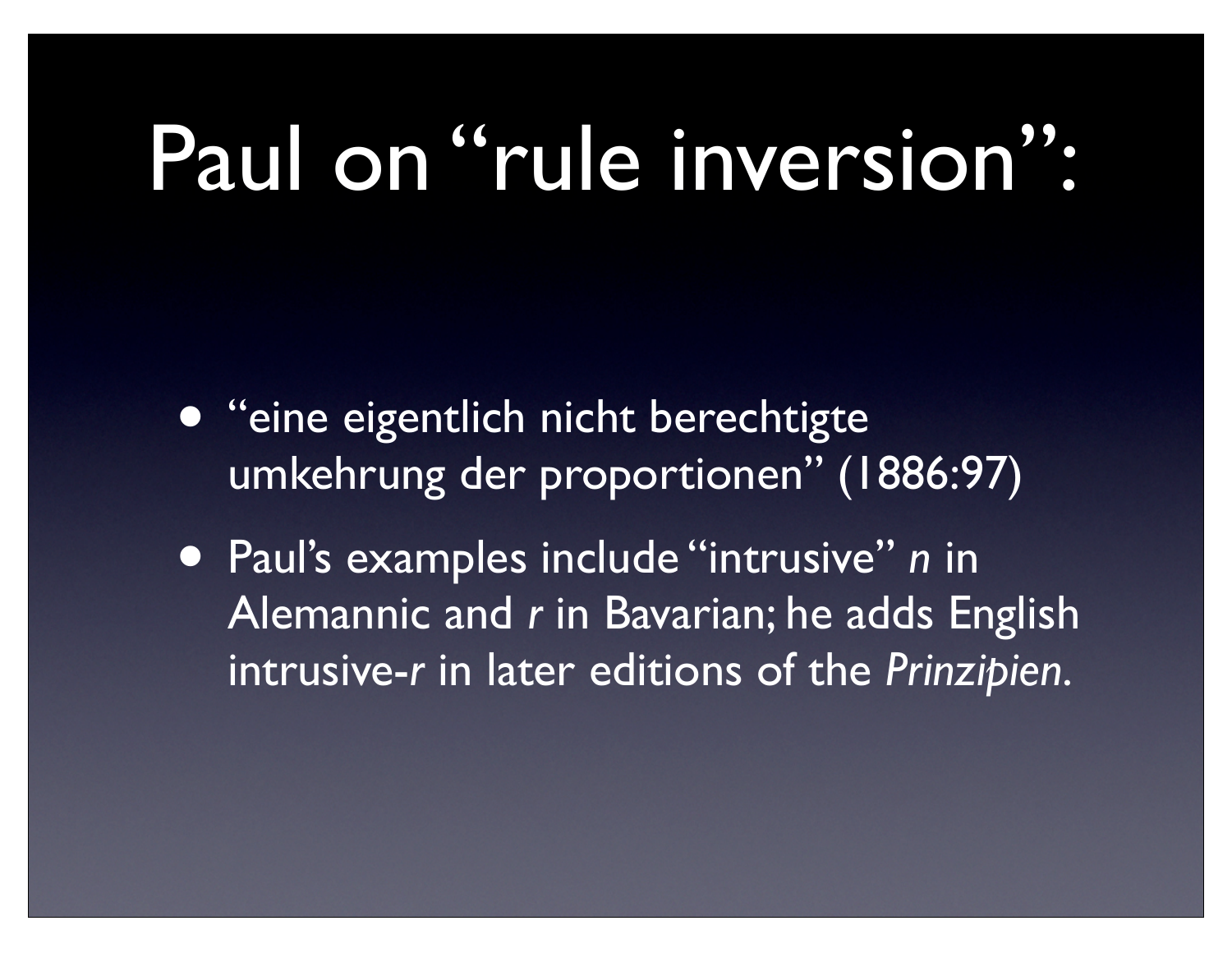#### Paul on "rule reordering" (1):

• (with "inversion"): "Wenn im spätmittelhochdeutschen nach abwerfung des auslautenden *e* aus *zæhe*, *geschæhe*, *hœhe* etc. *zæch*, *geschæch*, *hœch* entsteht, so liegt wol schwerlich ein lautlicher übergang des *h* in *ch* vor; die formen haben sich vielmehr der analogie des bereits vorher bestehenden wechsels *hôch* — *hôhes*, *geschehen* — *geschach* etc. gefügt." (1886:98)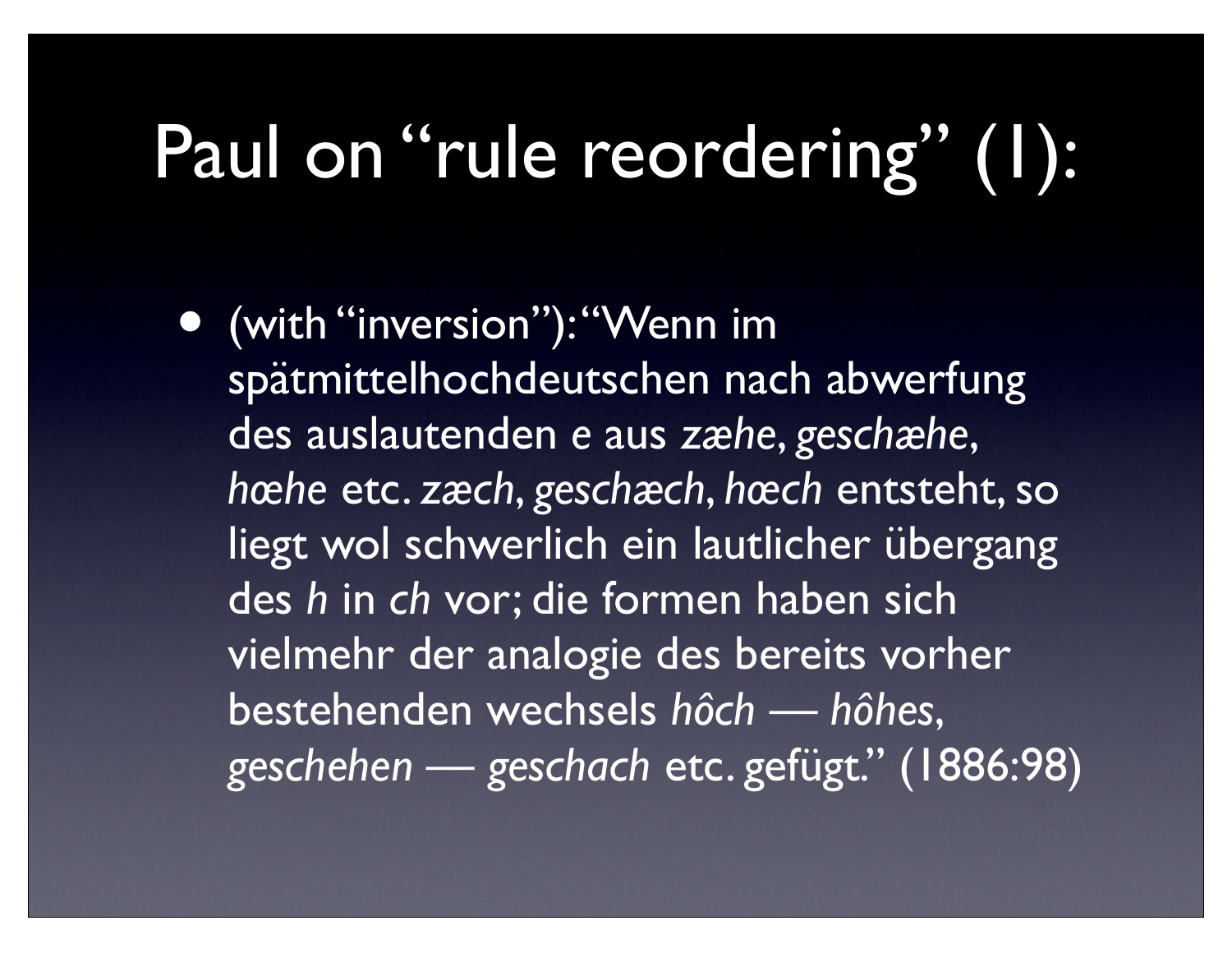#### Paul on "rule reordering" (2):

- **that Paul recognized that "rule reordering"** also occurs without inversion is clear:
- "Durch die wirksamkeit der etymologischlautlichen verhältnissgruppen werden im allgemeinen solche formen erzeugt, wie sie auch durch den zu grunde liegenden lautwandel hervorgebracht sein würden." (1886:96)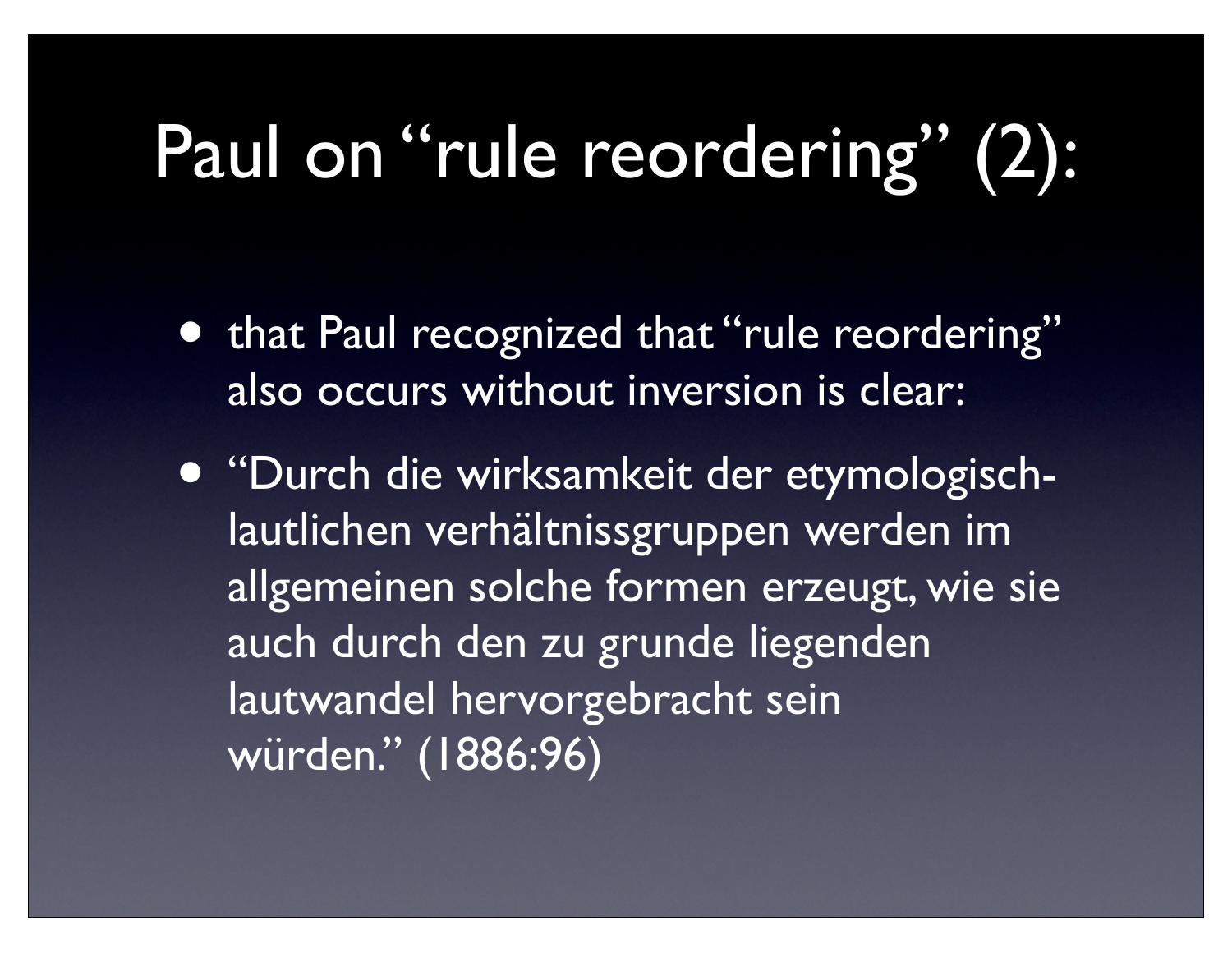### Question 2:

• Was Paul **mistaken** in his belief that proportional theory could handle regular, sweeping analogical change?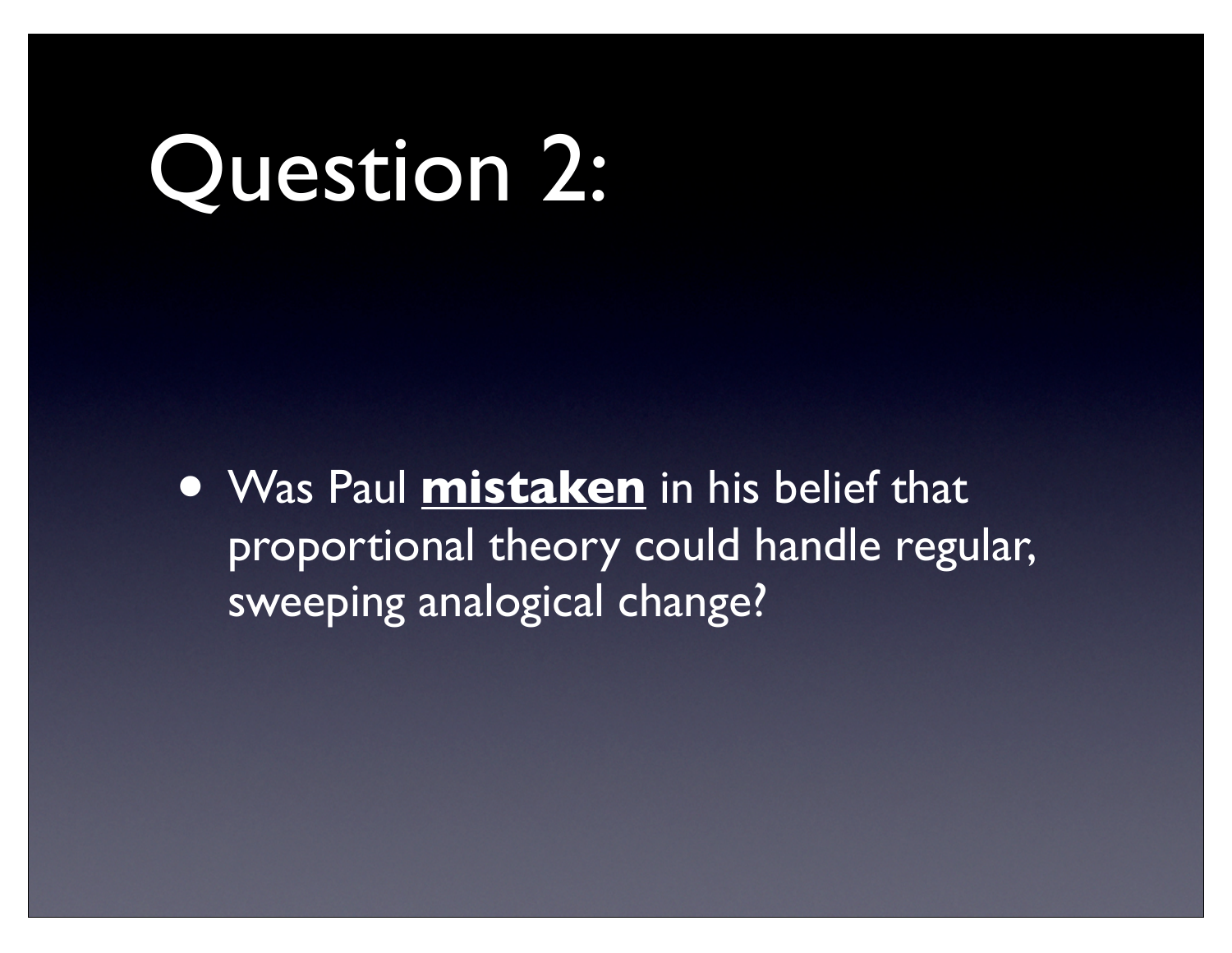## Hock's 1986 account of "sweeping" analogy: **rules**

• "[...] for many well-attested analogical developments the generative, rule-oriented approach seems to provide a better explanation than the traditional, surfaceoriented approach. For it provides an explanation for the fact that these changes, unlike other analogical developments, are regular and sweeping." (1986:278)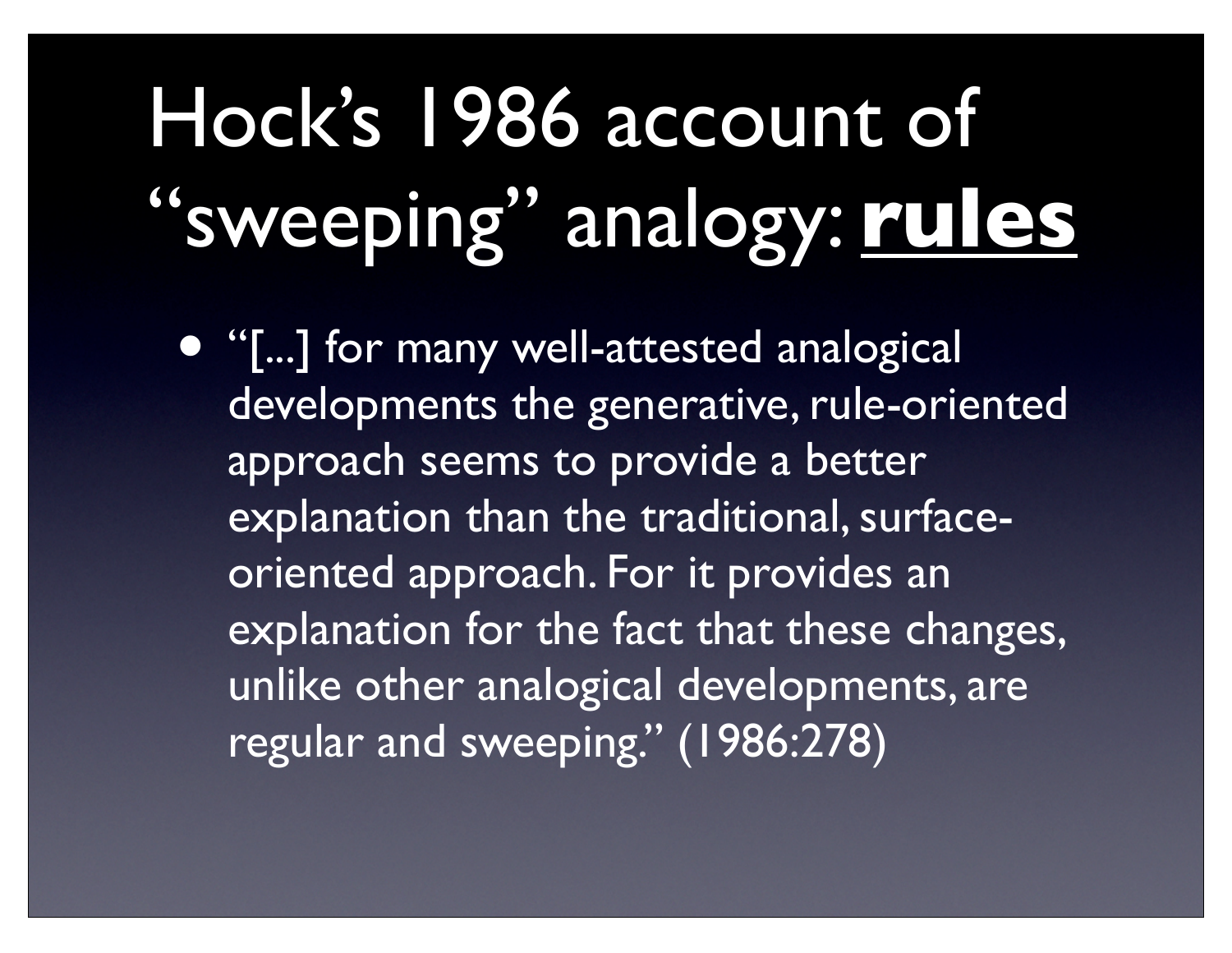#### Hock 2003: some nostalgia for rules

• "the rule-based approach of traditional generative phonology makes it possible to explain [...] the broader and more significant issue that ["rule reordering"] as well as morphophonemic extensions [...] differ from ordinary analogical change by exhibiting the same regularity as sound change." (2003:448)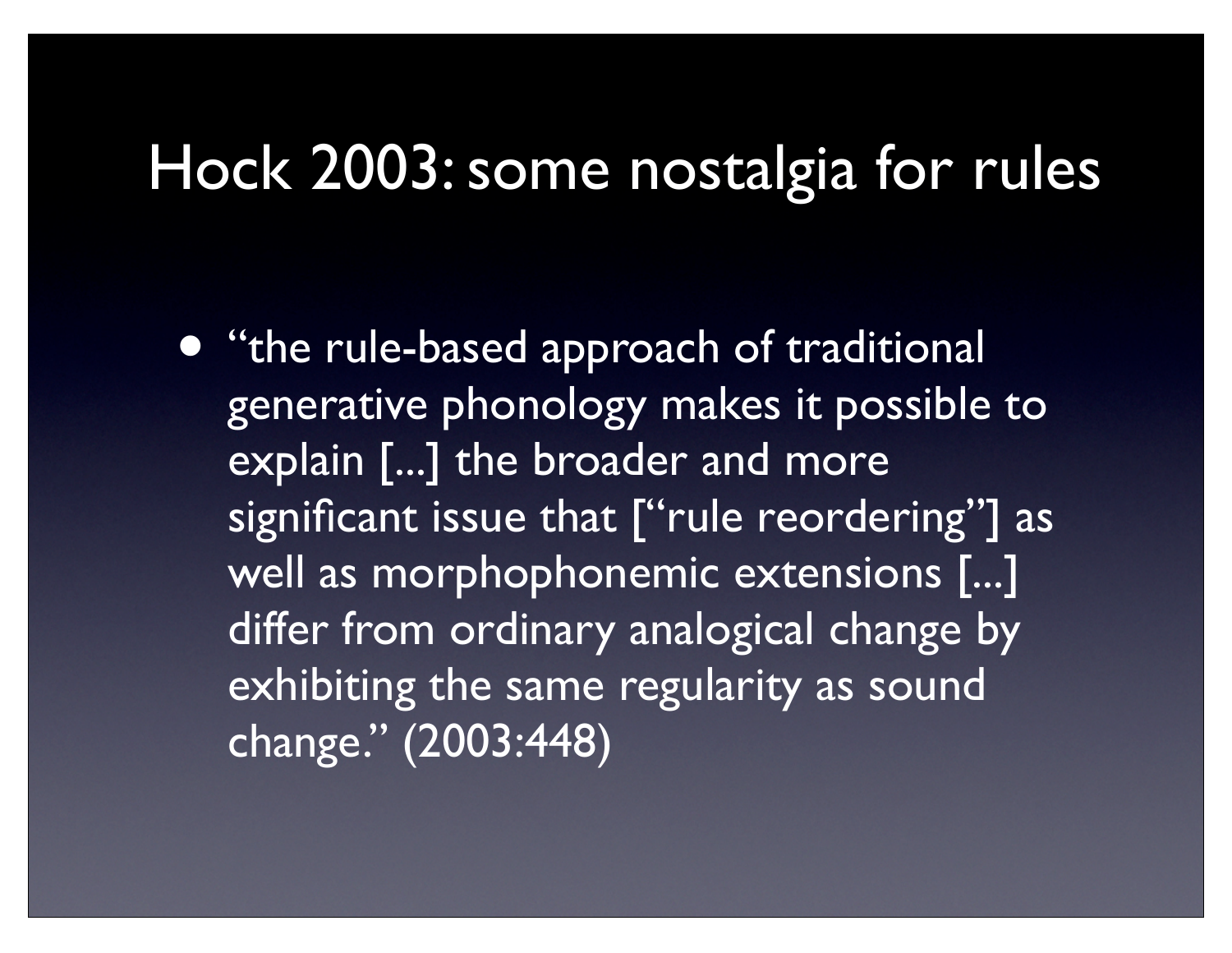# The irony (1):

• Early generative work (Kiparsky, King, Hock, etc.) did recognize a genuine weakness in Neogrammarian accounts of analogical change.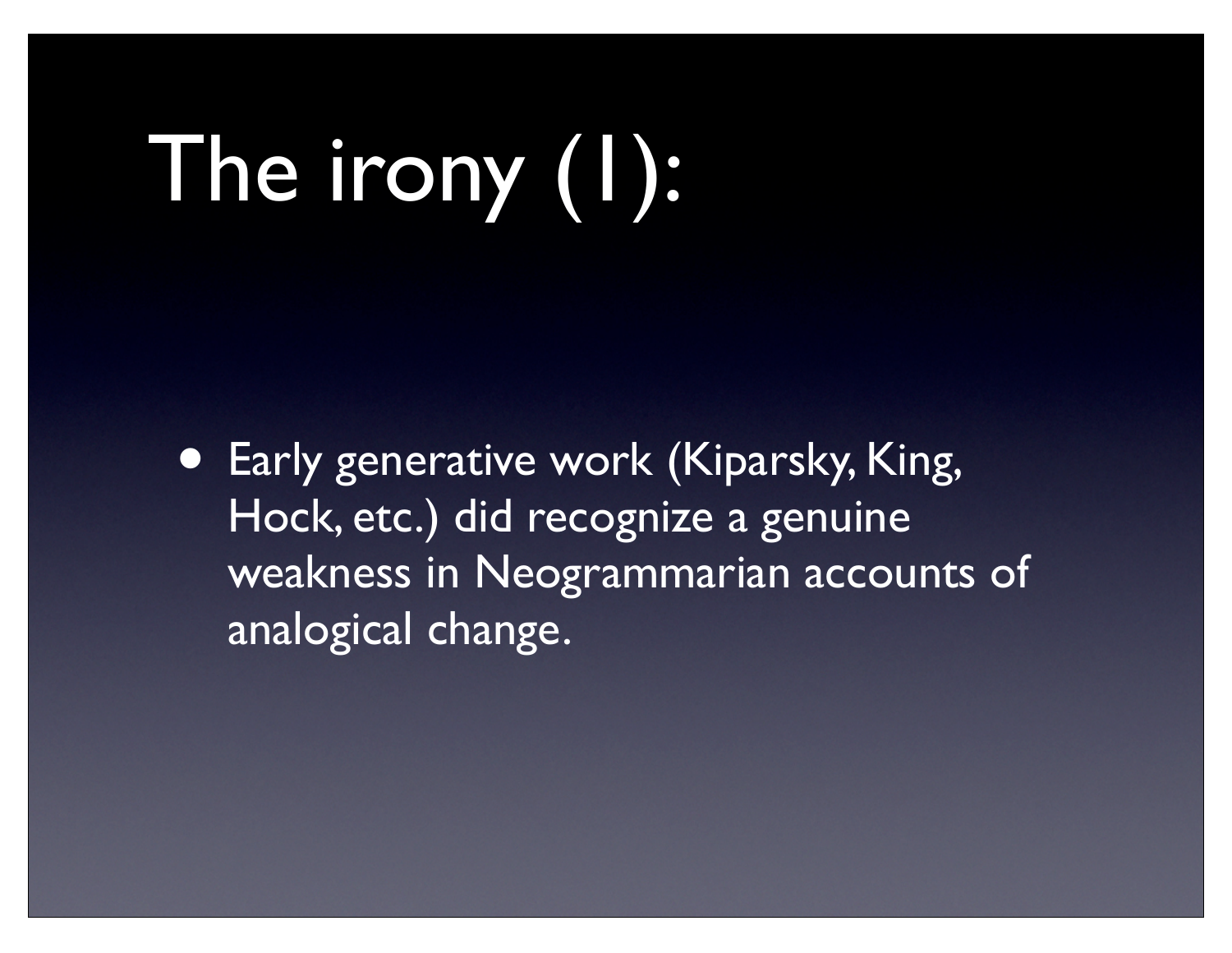# The irony (2):

• Hock and others thought the weakness was that proportional theory lacks "synchronic rules".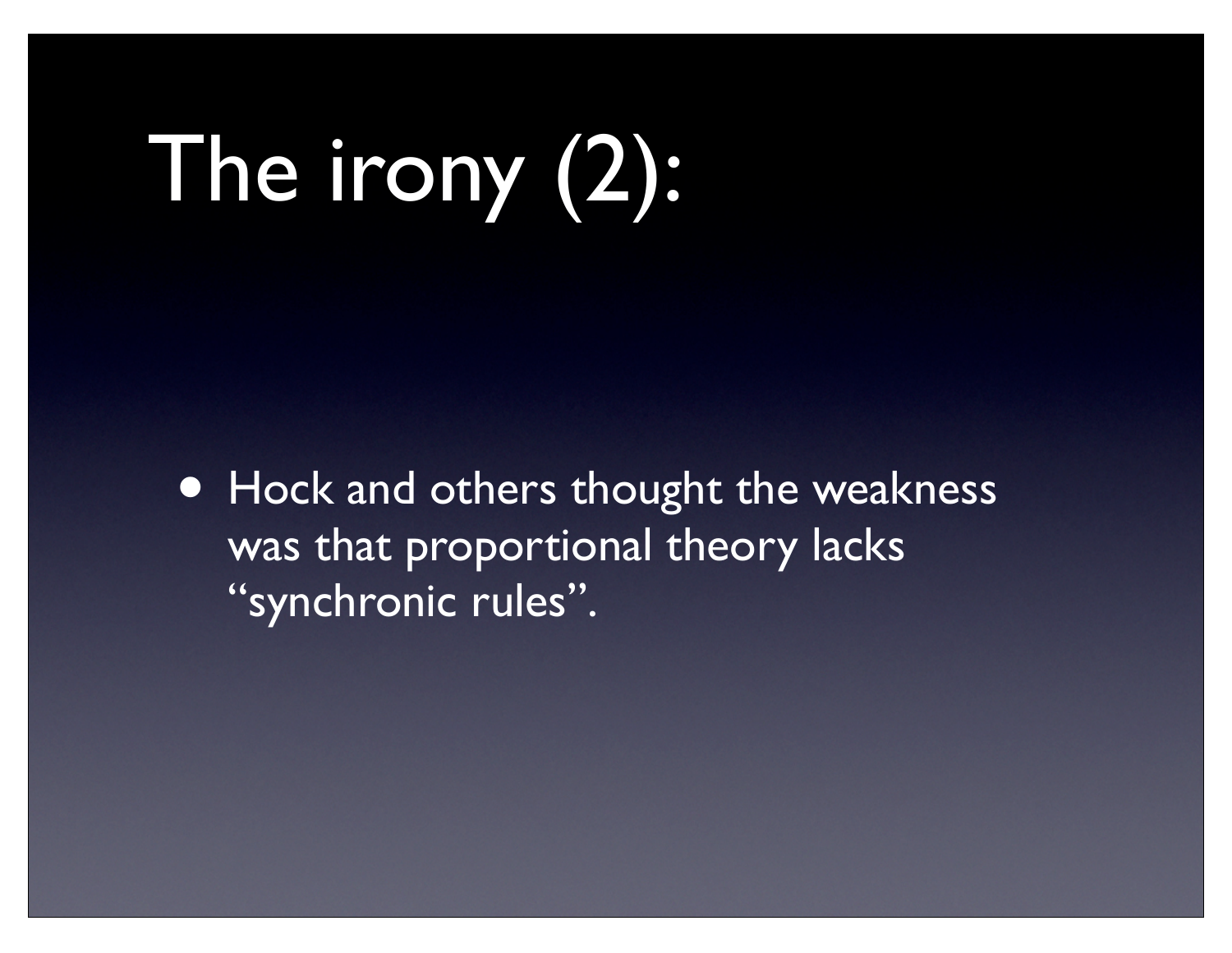# The irony (3):

- Paul's proportional equations essentially are synchronic rules...
- ...and his **stofflich-lautliche** equations are precisely the kind of rules necessary to account for phenomena like "rule reordering", "rule loss", "rule inversion", etc.
- **•** i.e., they are productive rules of phonological alternation.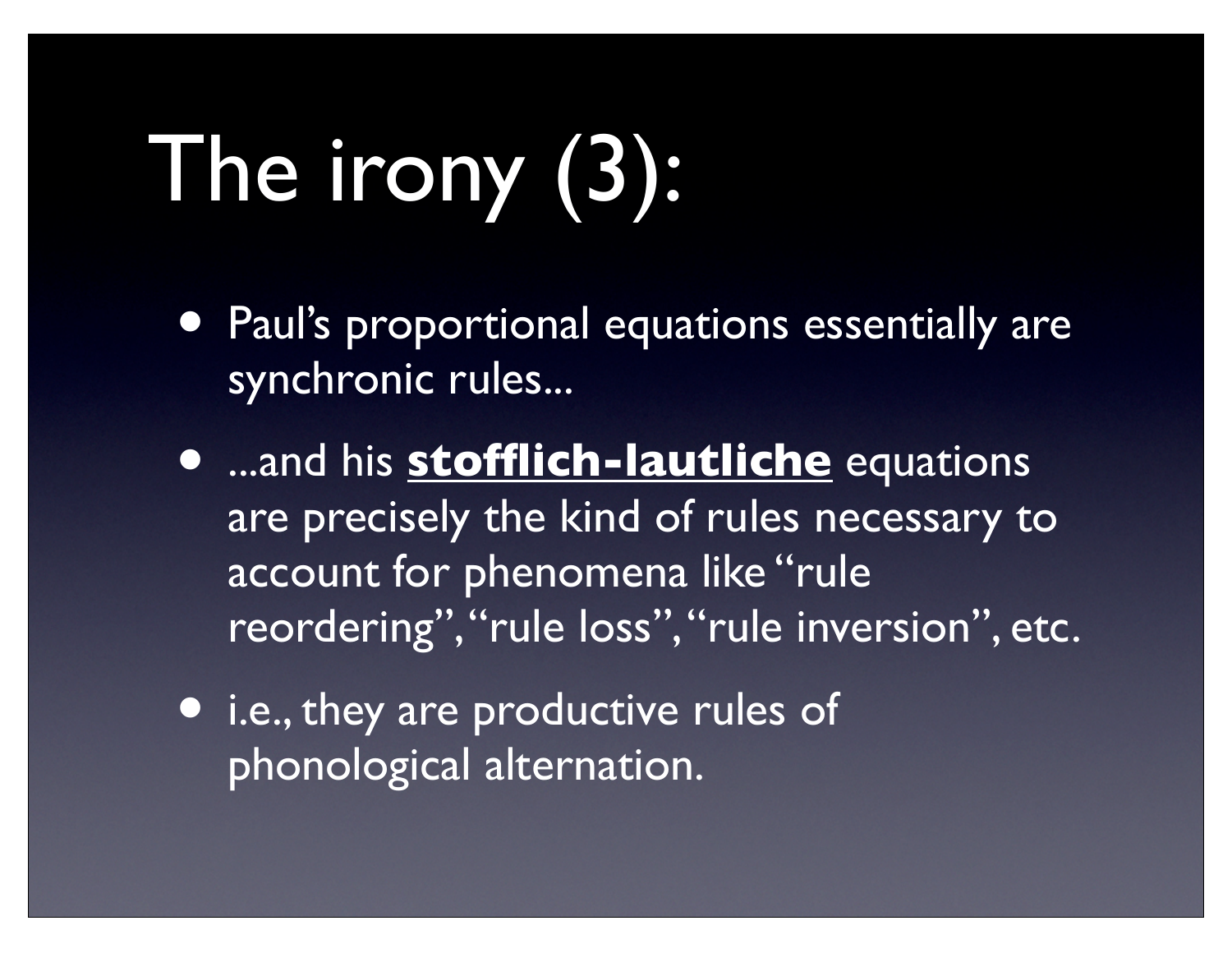# The irony (4)

- Paul's account of analogical innovation is radically "synchronic":
- **It considers analogical innovation** exclusively from the perspective of the innovator who has not yet learned (or is temporarily unable to retrieve) the old form(s).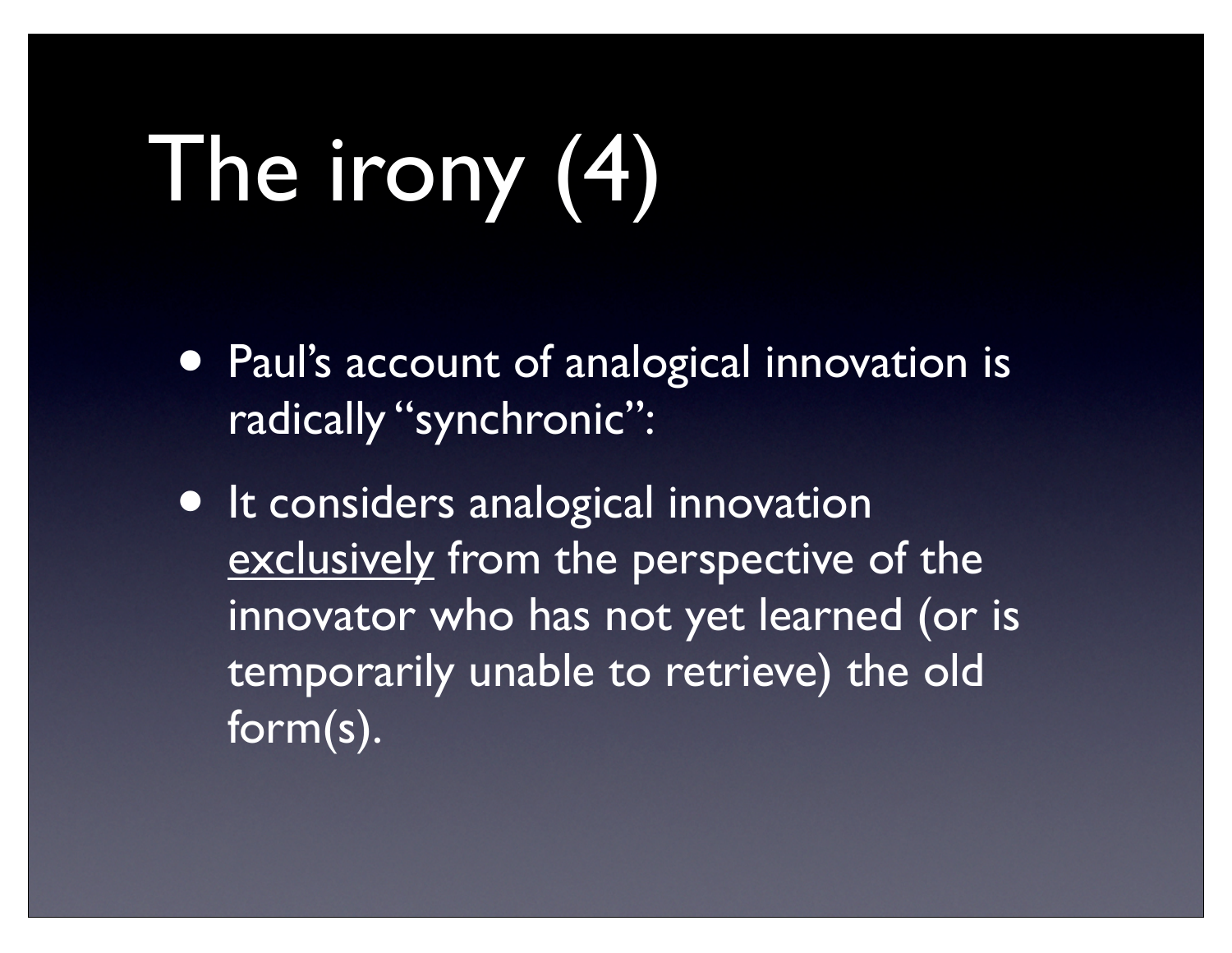# The irony (5)

- The old forms and the relationship between the old and the new forms do not figure in any way in a proportional equation.
- And Paul insists that they should not be considered in a proper account of analogical innovation.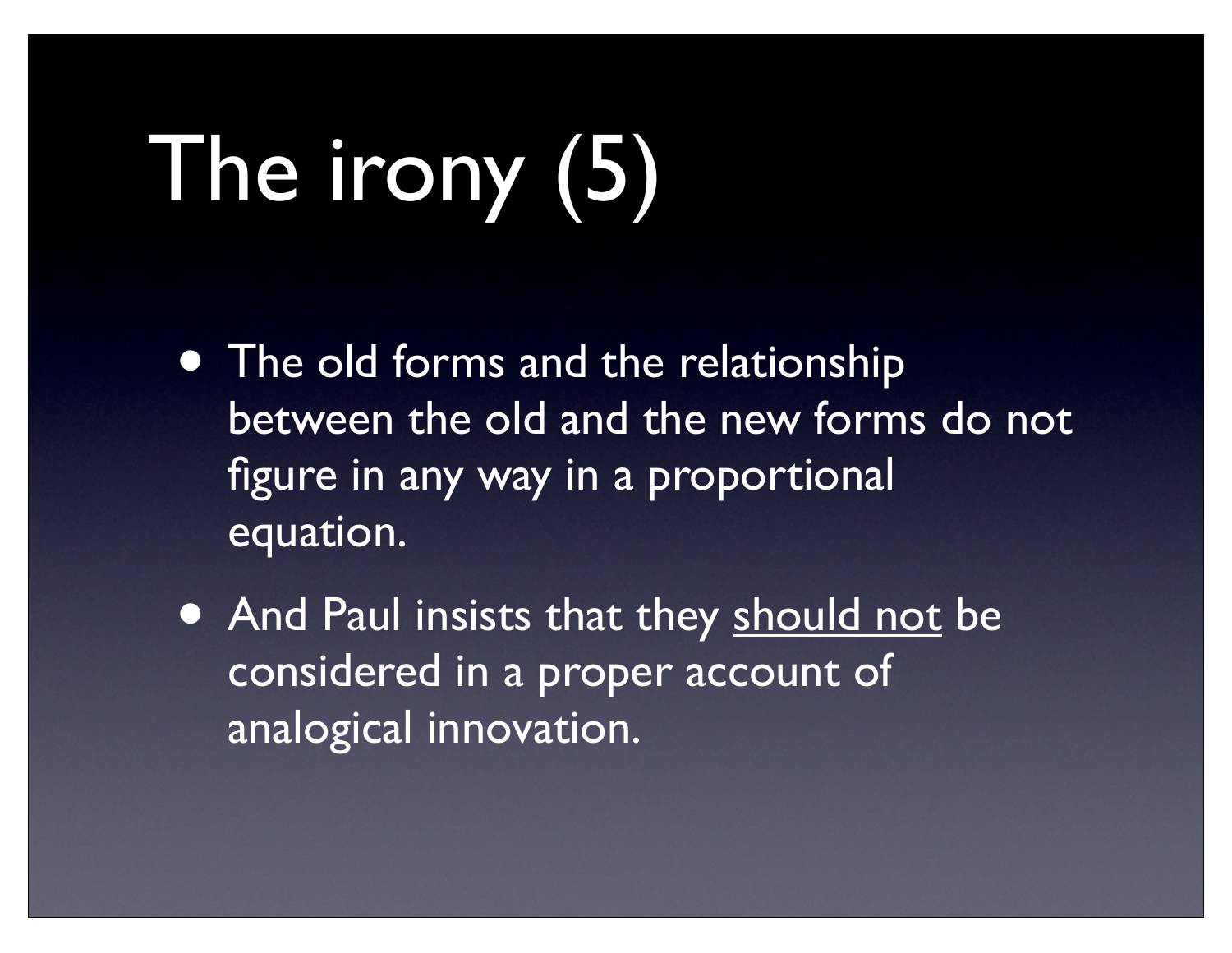# The irony (6):

- The real weakness that the early generativists uncovered was...
- ...Paul's purely "synchronic" account of analogical change cannot be the whole story.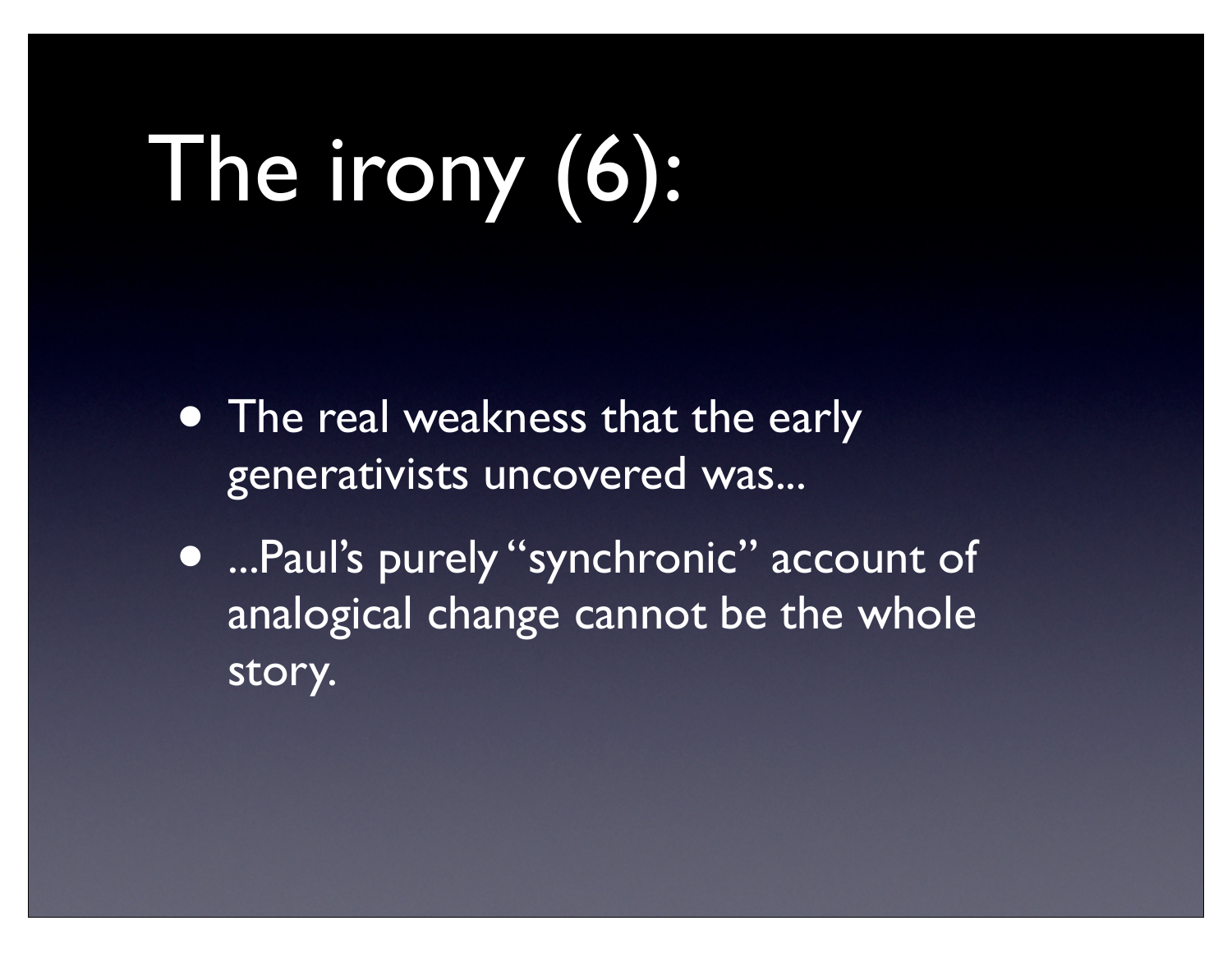### Analogical change as loss

- If we:
	- back away from the "synchronic" perspective of the innovator
	- look at what happens to the grammar as it is transmitted to and reconstructed by new learners
- we see that analogical change is essentially loss (in transmission).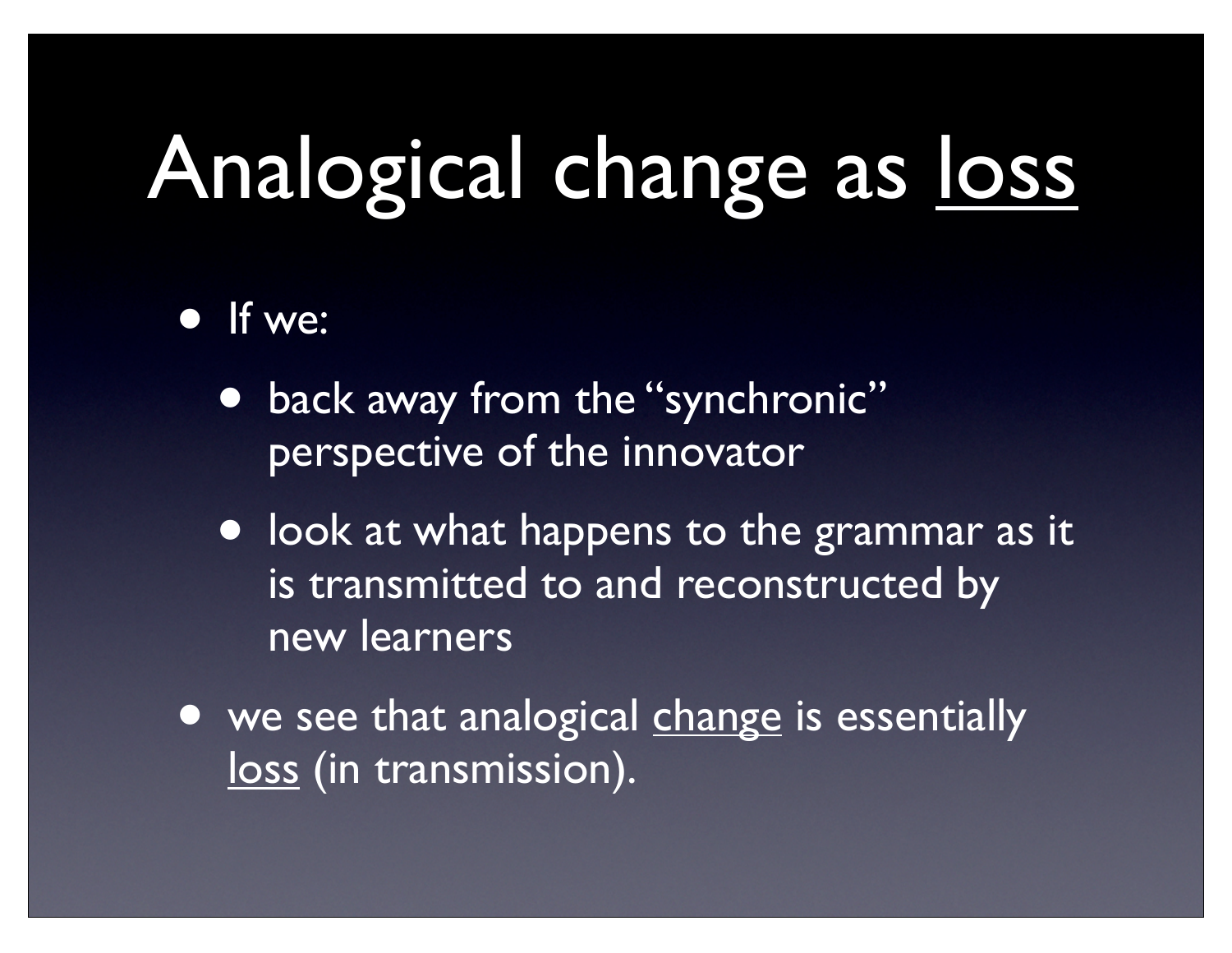#### But Paul's refusal...

- ...to look at analogical change from this diachronic perspective was not an oversight.
- The clean distinction between sound change and analogy depends on an account of analogical change in which the relationship between the old forms and the new forms is irrelevant.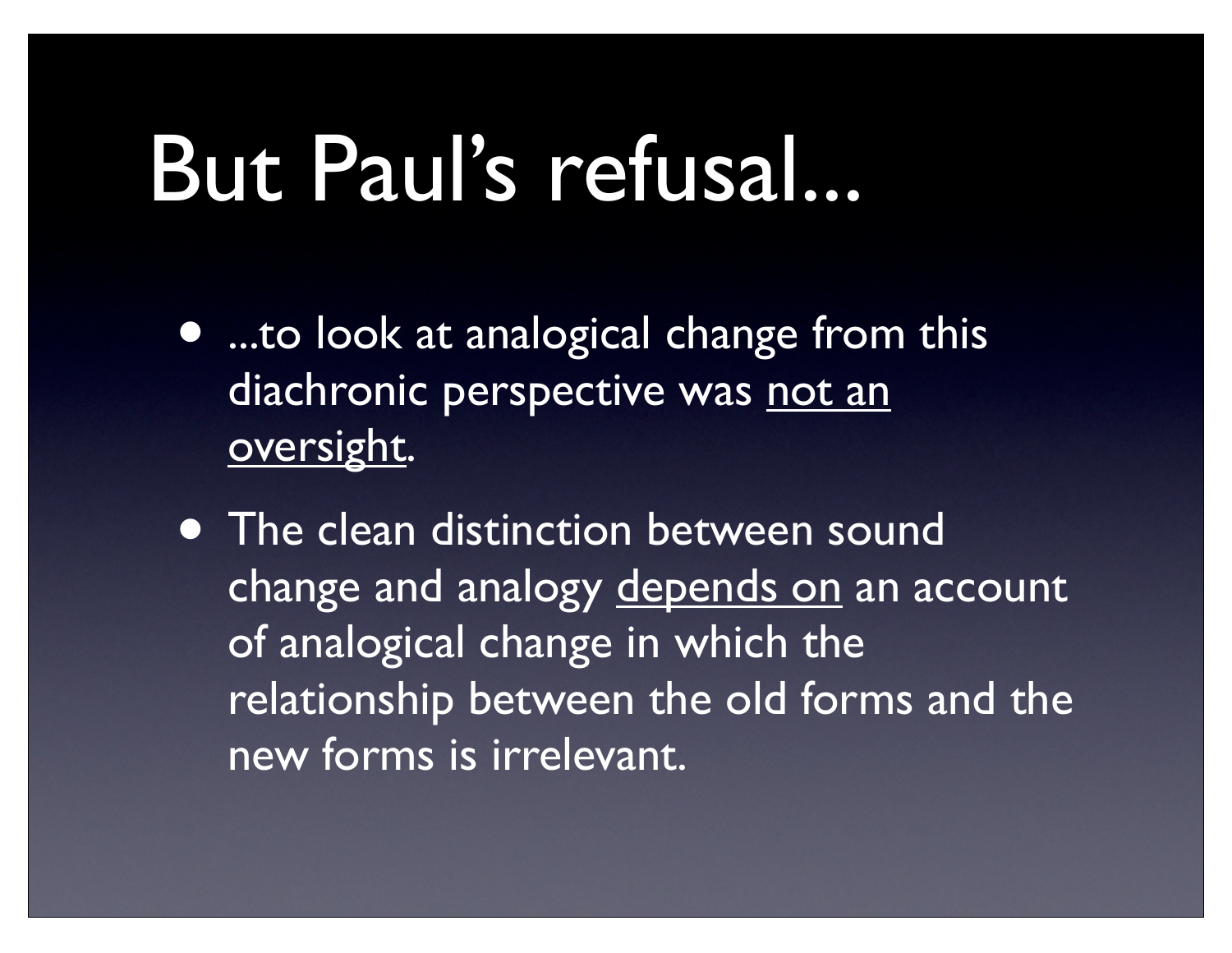## The early generativists realized...

• that the relationship between the old forms and the new forms sometimes DOES matter in analogical change.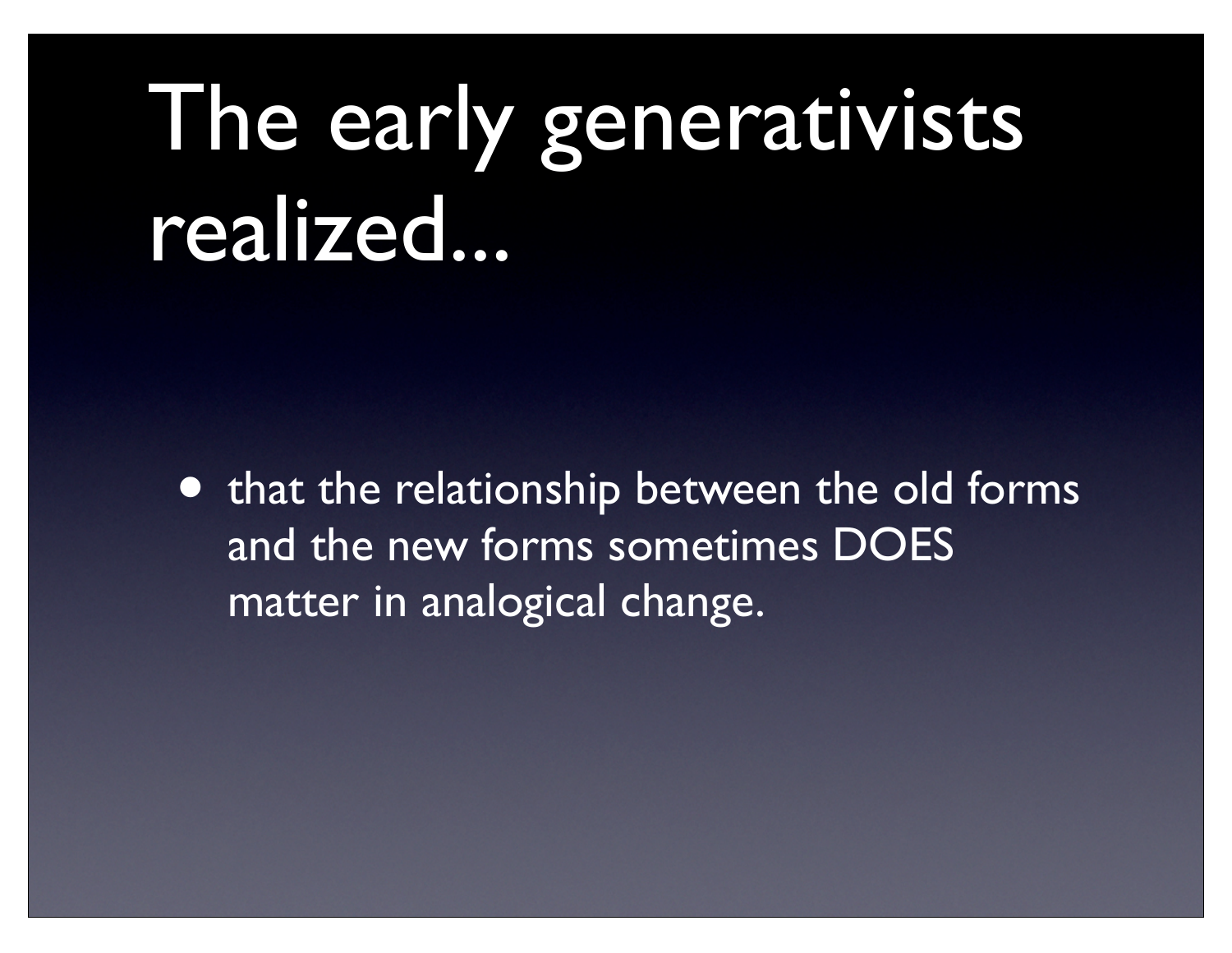# Types of loss

- In textbook caricatures of analogical change, what's lost is almost always a more-or-less isolated irregular form.
- Kiparsky calls attention to the (arguably much more interesting) cases where what's lost is:
	- itself a rule ("rule loss")
	- a systematic exception to a rule ("rule reordering")
	- a condition on the application of a rule ("rule" extension/generalization/simplification").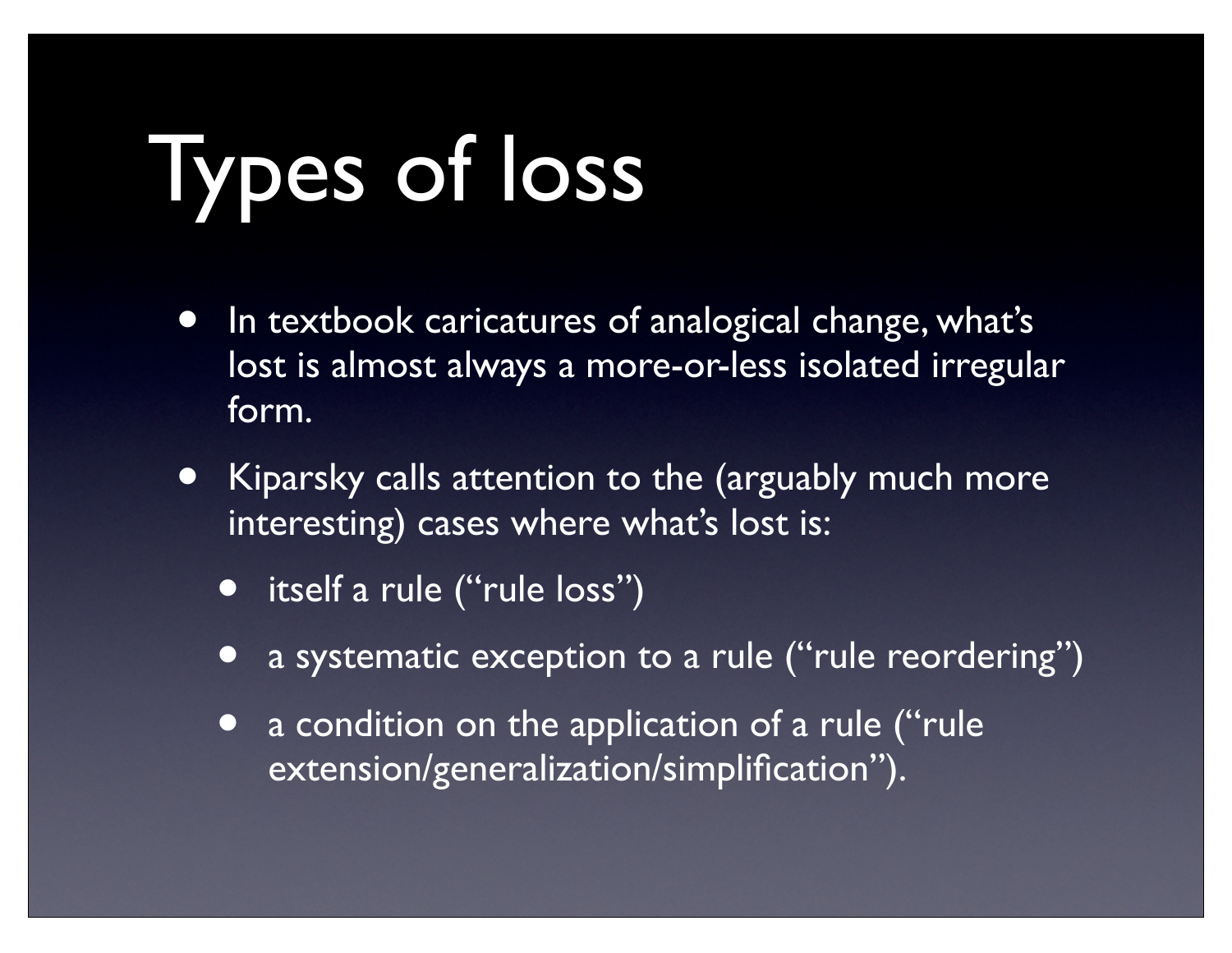# Interim conclusions (1)

- **Proportional theory can handle the** synchronic side of sweeping analogical changes such as "rule loss", "rule reordering" etc. just as well as any other theory of grammar.
	- i.e. it can answer the question: How do speakers' productive grammars replace the things that get lost in transmission?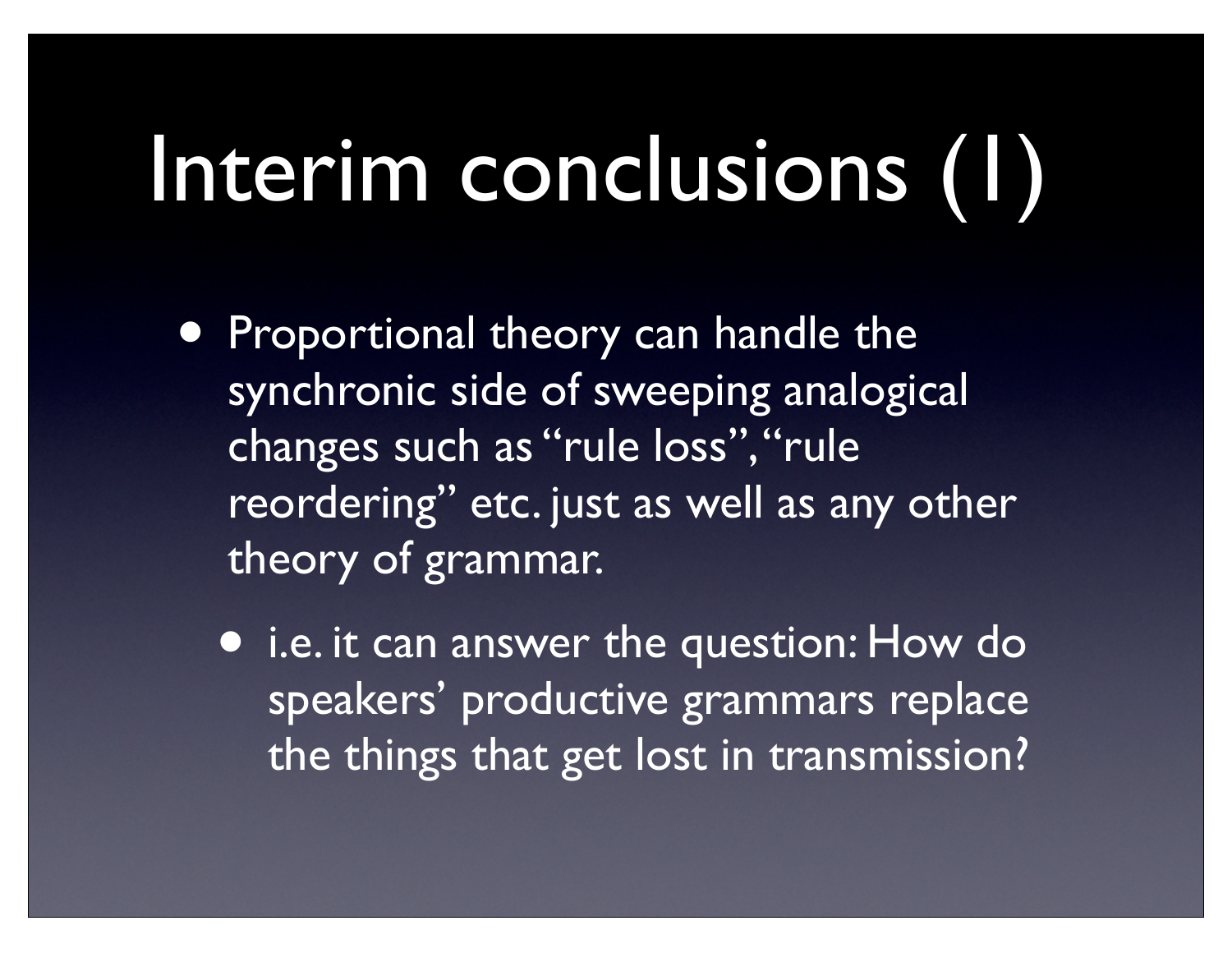# Interim conclusions (II)

- The early generativists (and Hock 1986) are right that the relationship between the old and new forms sometimes does matter in analogical change.
- But the valid points that they make have nothing to do with proportional theory itself.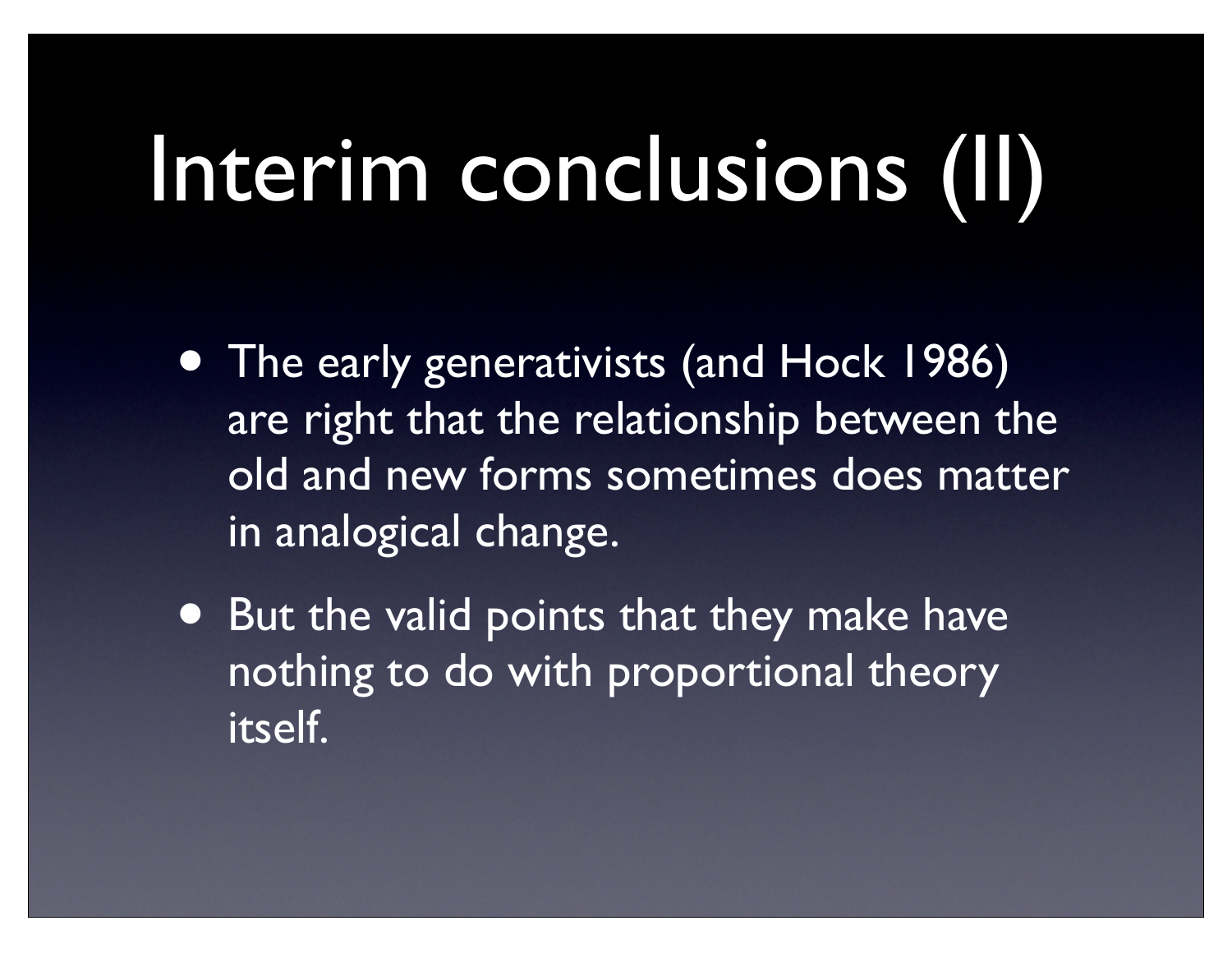#### Hock's 2003 account of sweeping analogy: **domains** (1)

• "The point is that these extensions are not motivated simply by the morphological and semantic relationships between individual words, but by general features of phonological structure." (2003:448)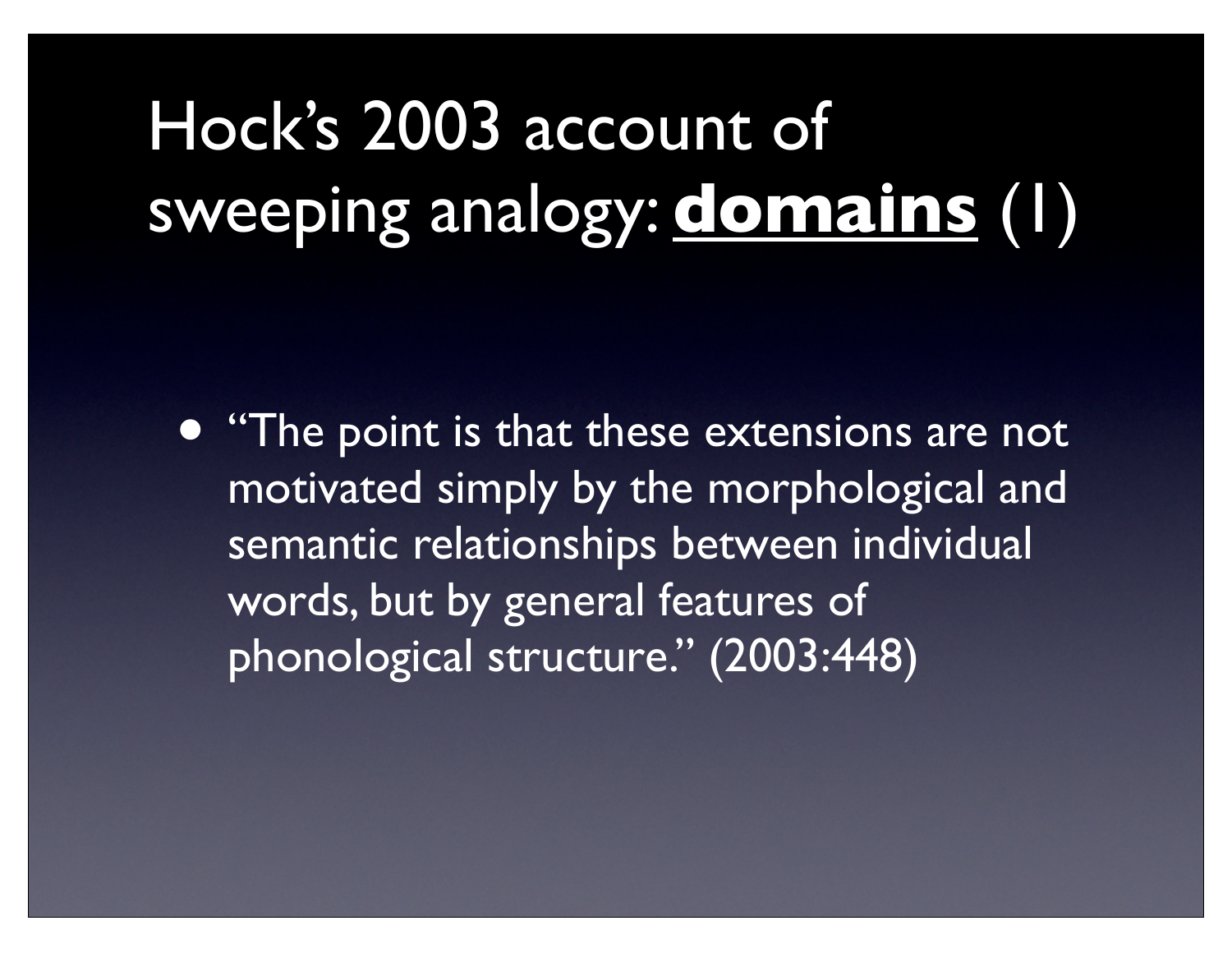#### Hock's 2003 account of sweeping analogy: **domains** (2)

• "[...] sound change [...], morphophonemic extension and rule reordering or extension, the entire range of analogical changes [...] constitute points in a continuum of changes which may be considered analogical in a larger sense, in that they extend linguistic patterns.

The differences in behavior between these changes, in terms of (potential) regularity or systematicity, are a consequence of the differences in *domain* in which they can apply. The broader or more general the domain of applicability, the greater the regularity or systematicity." (2003:455)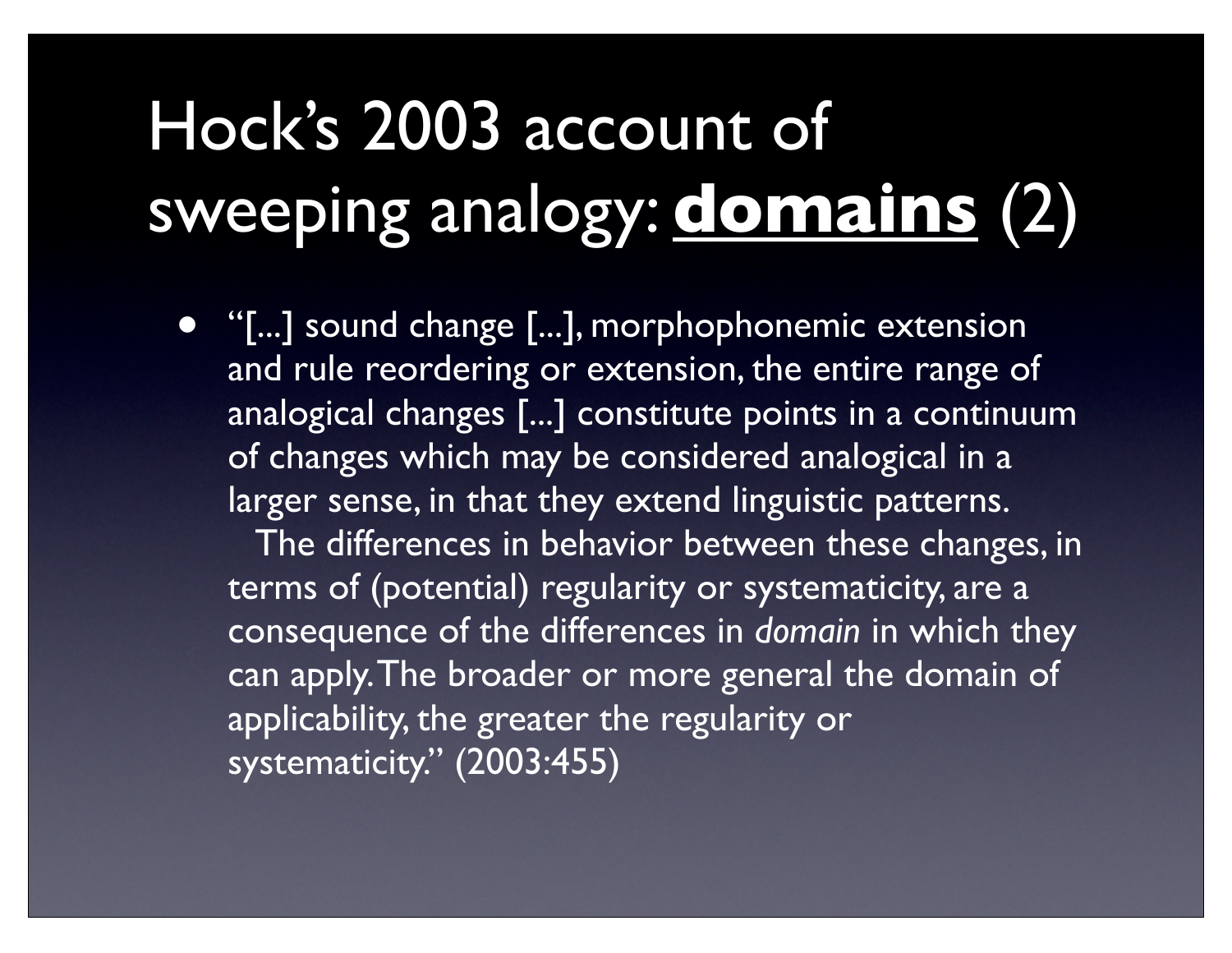#### Hock's 2003 account of sweeping analogy: **domains** (3)

• "[...] Neogrammarian sound change is most likely to be regular because its applicability is not constrained by non-phonetic/nonphonological information [...].

 Analogical changes which minimally involve non-phonetic/non-phonological information, such as Brit. Engl. *r*-insertion [...] or German "reordering" of final devoicing [...] likewise tend to be regular." (2003:455)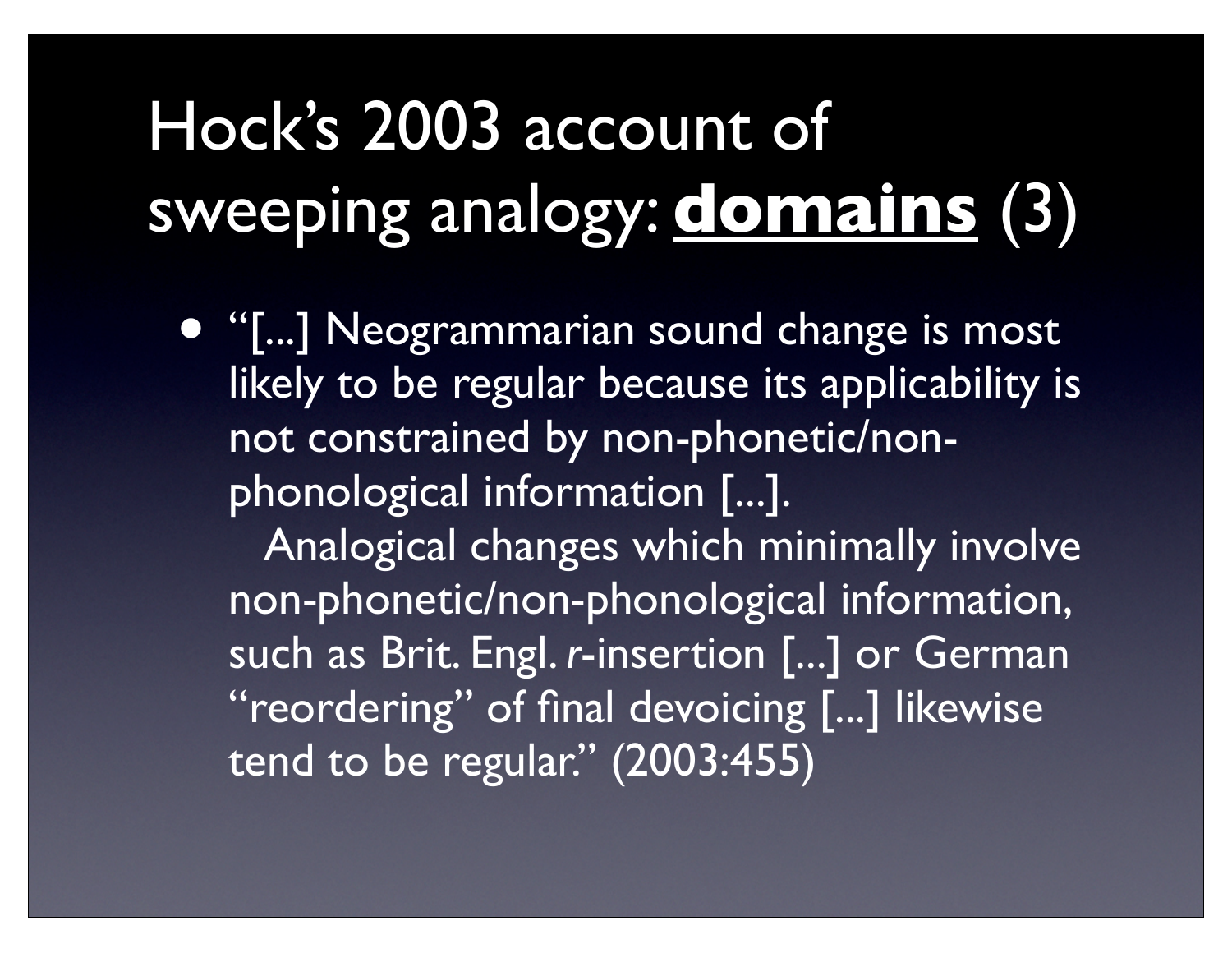#### Hock's 2003 account of sweeping analogy: **domains** (4)

• "Four-part analogy and leveling have a chance to apply to large classes of candidates [...]. They are therefore relatively systematic, but not usually as regular as sound change.

 Other analogical changes tend to be applicable only to individual words (recomposition and folk etymology), [...]. As a consequence, they are quite sporadic." (2003:456)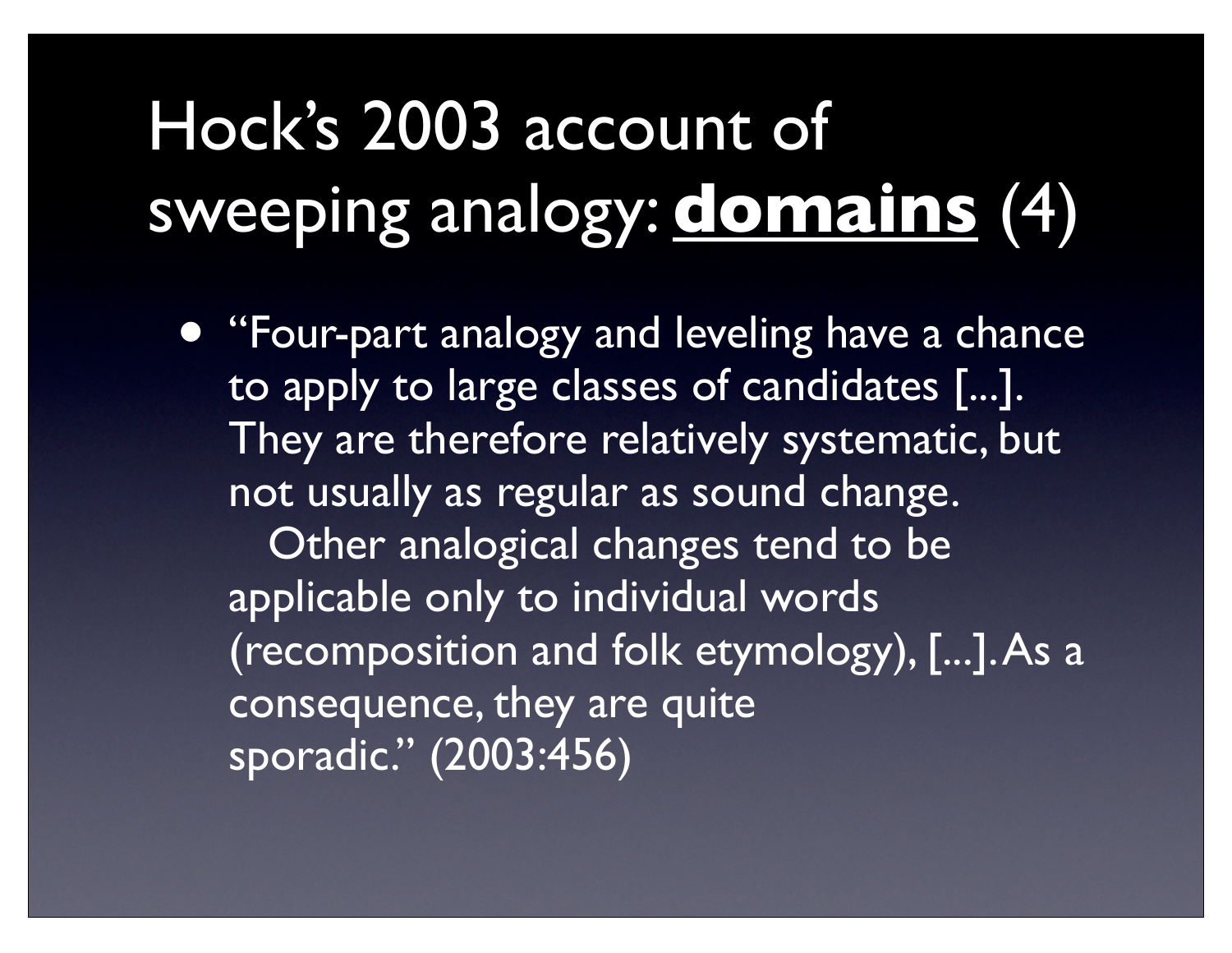# Assessing Hock's 2003 domains-based account

- 1. An old problem: phonological vs. morphological analogical change.
- 2. gradually homing in on the substantive question.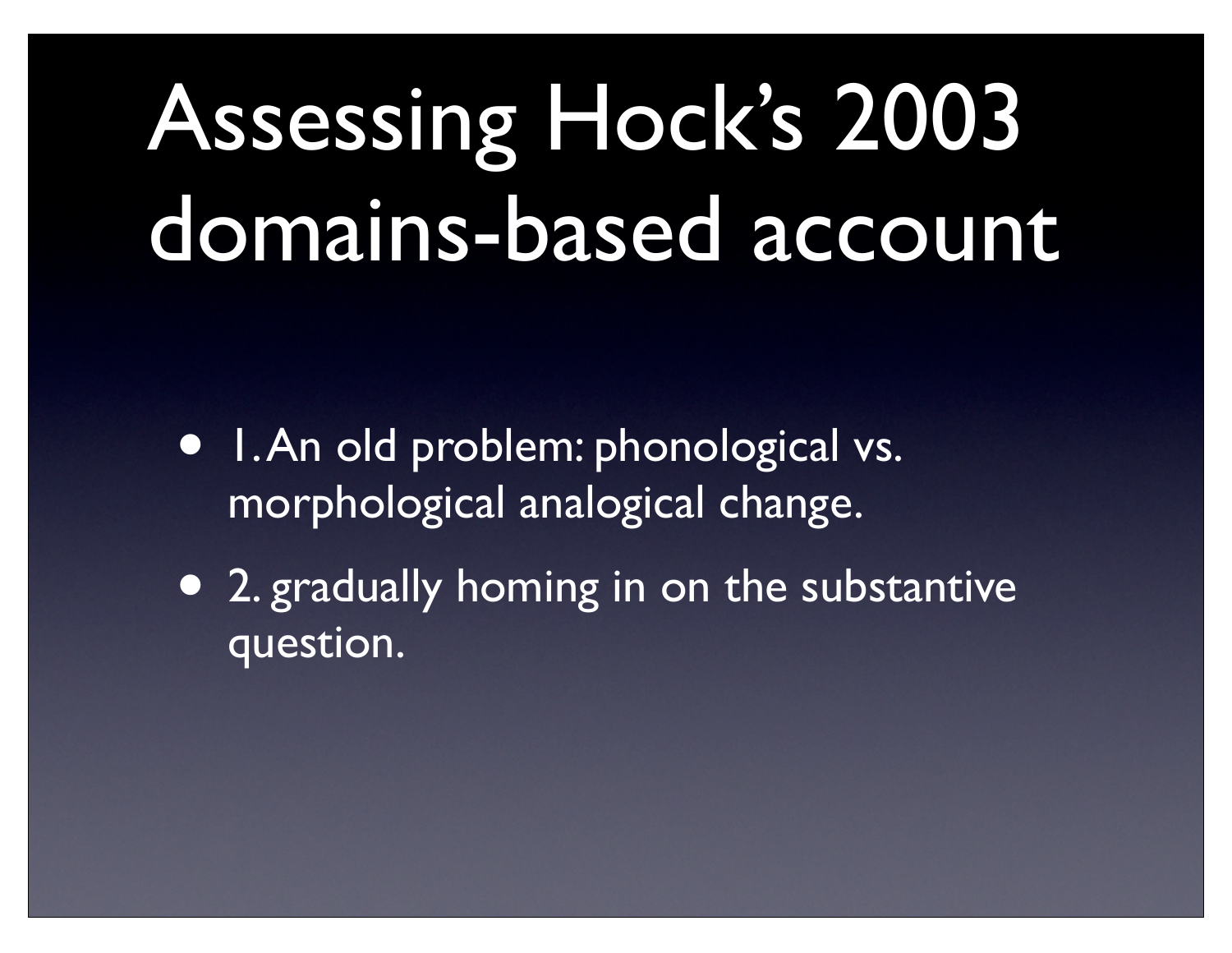#### Phonological vs. morphological analogy:

• A persistent myth: That proportional theory may work fine for analogical change in morphology but can't deal with analogical change involving phonological alternations.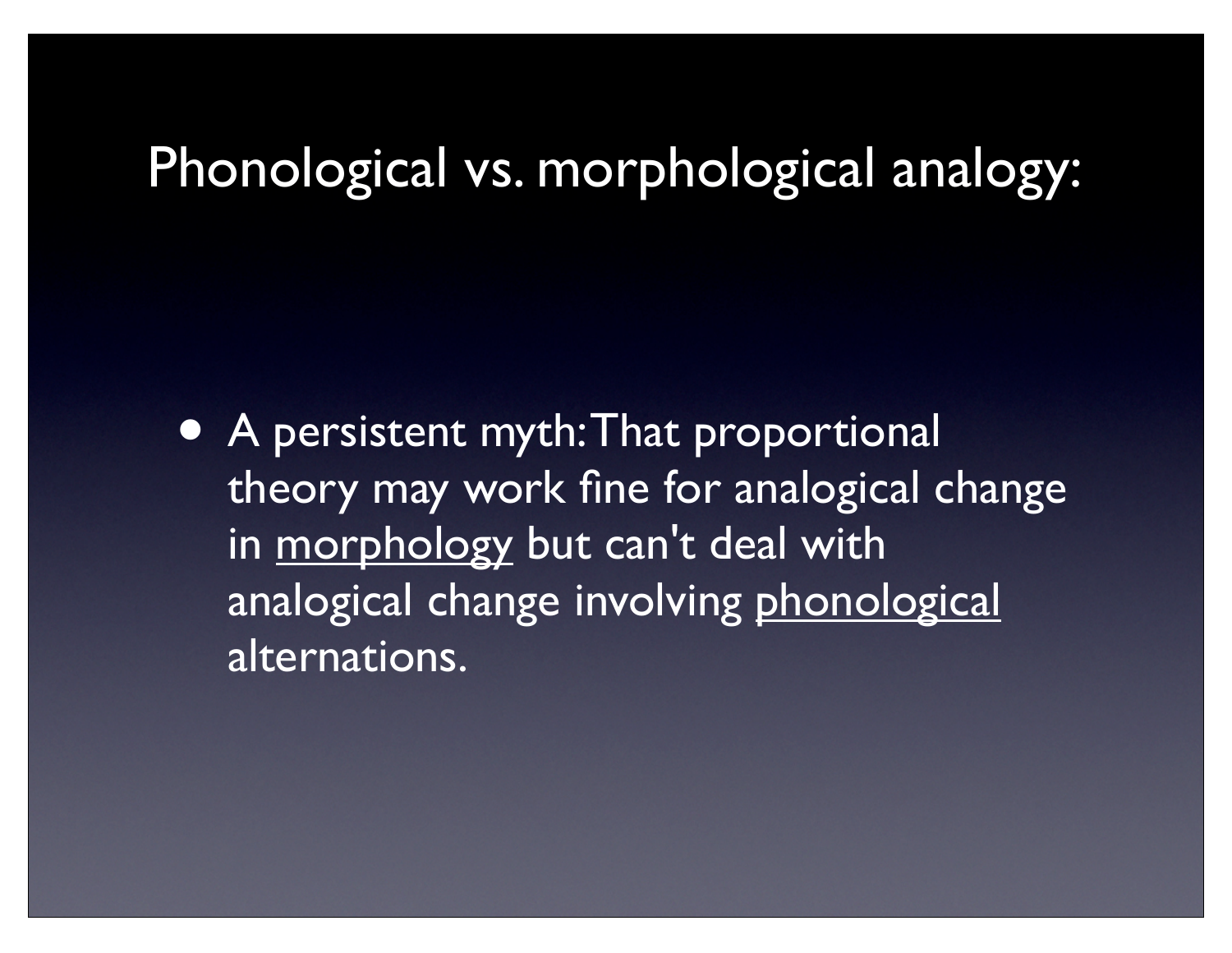## Debunking the myth

- Paul posits "material-phonetic proportional groups" (1886:87) specifically to deal with analogical extension and leveling of phonologically conditioned stem alternations ("Lautwechsel").
- The theoretical issues regarding the appropriateness of the proportional model are essentially the same for phonological and morphological analogy.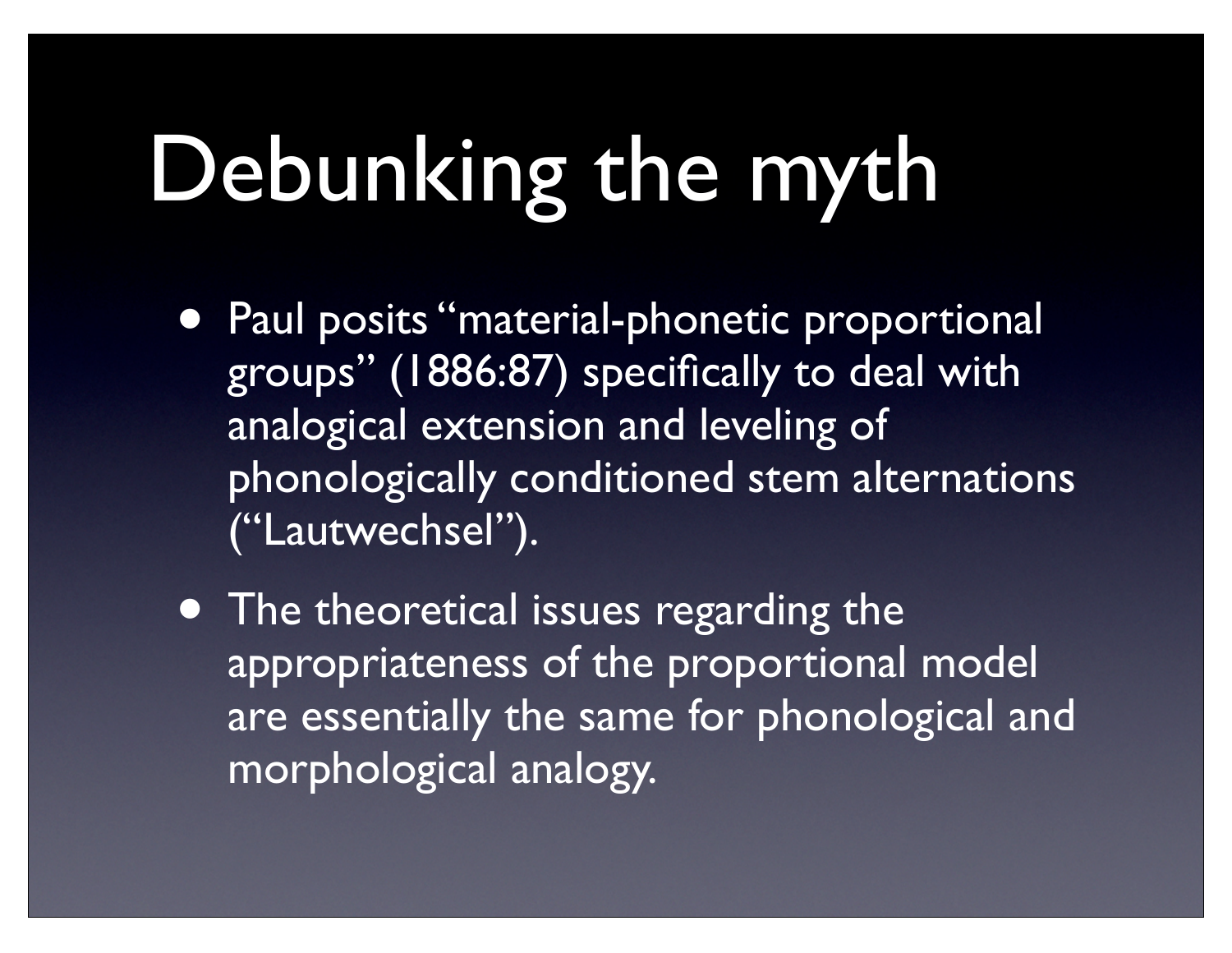#### The substantive question

• How is it possible for a whole systematic, productive pattern to get lost in the normal transmission of language to new learners?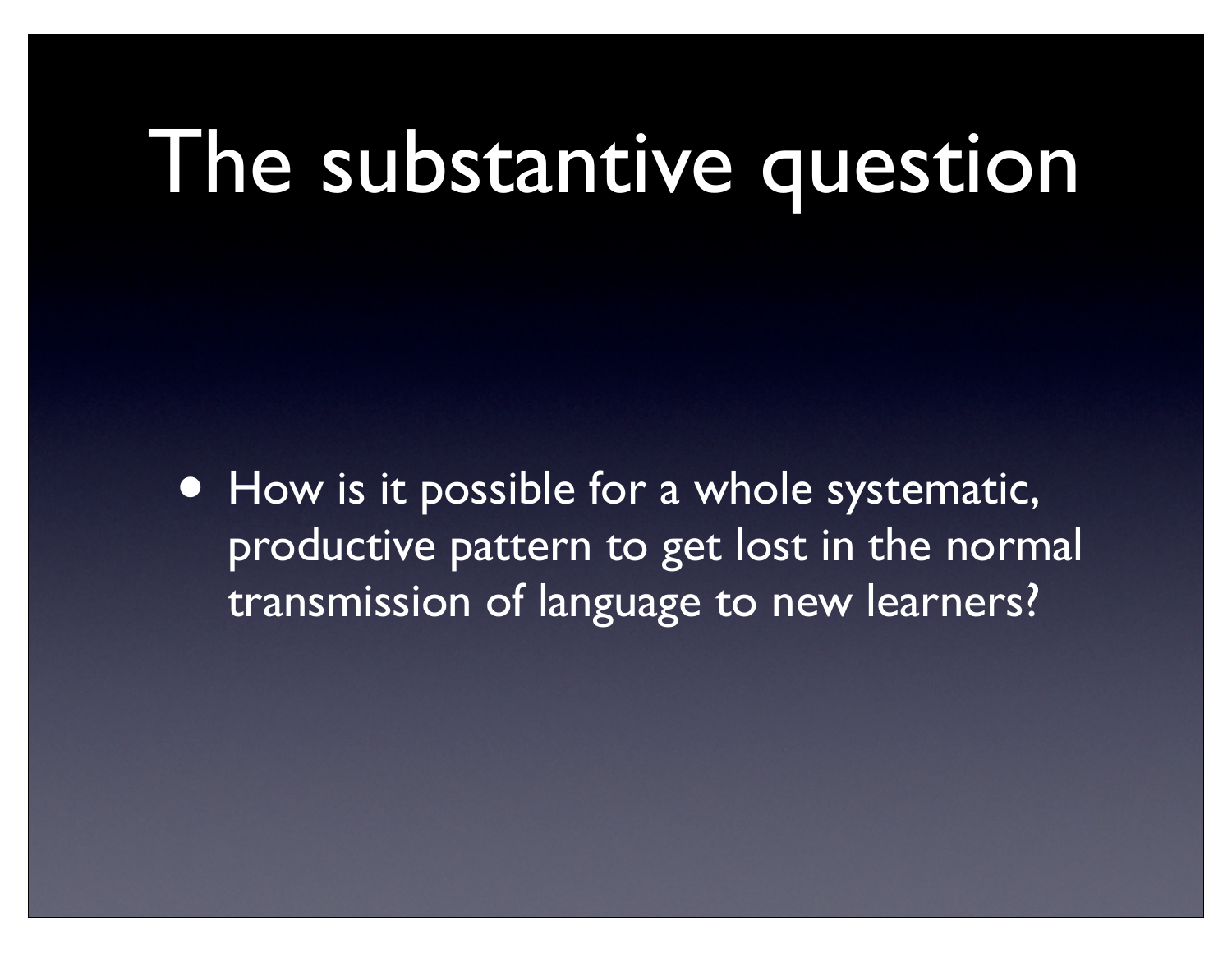### Can proportional theory...

- ...answer the substantive question?
- -Of course not. It's a diachronic question.
- No synchronic theory of grammar can tell us why certain things get lost in transmission (while others don't.)
- But we can model this loss just as well in proportional theory as in rule-based generative theory (or OT, etc.)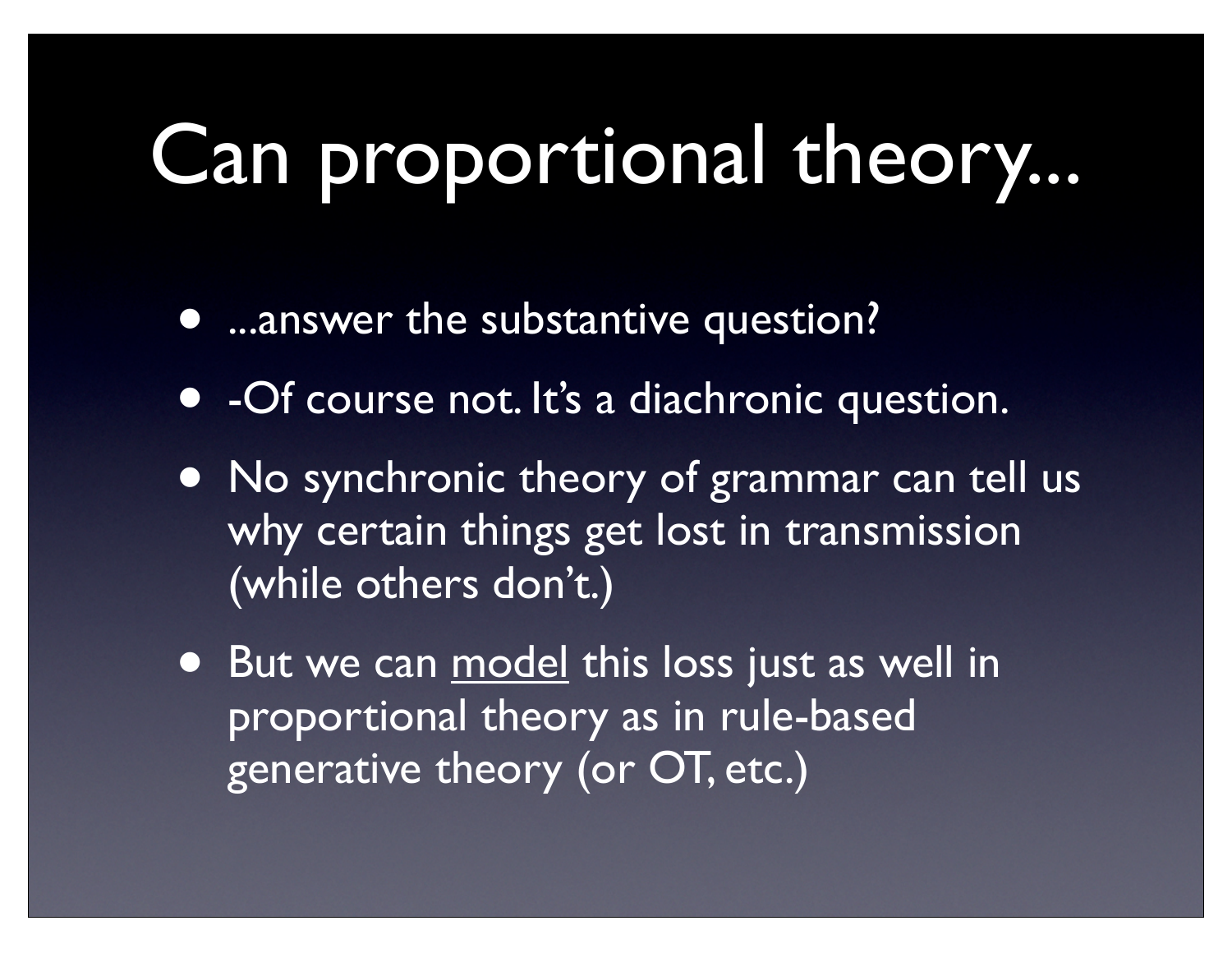# Accounting for loss

- Accounting for loss of individual forms is easy: **low type and/or token frequency**,
- and does not require any reference to the old forms themselves or to the relationship between the old and new forms.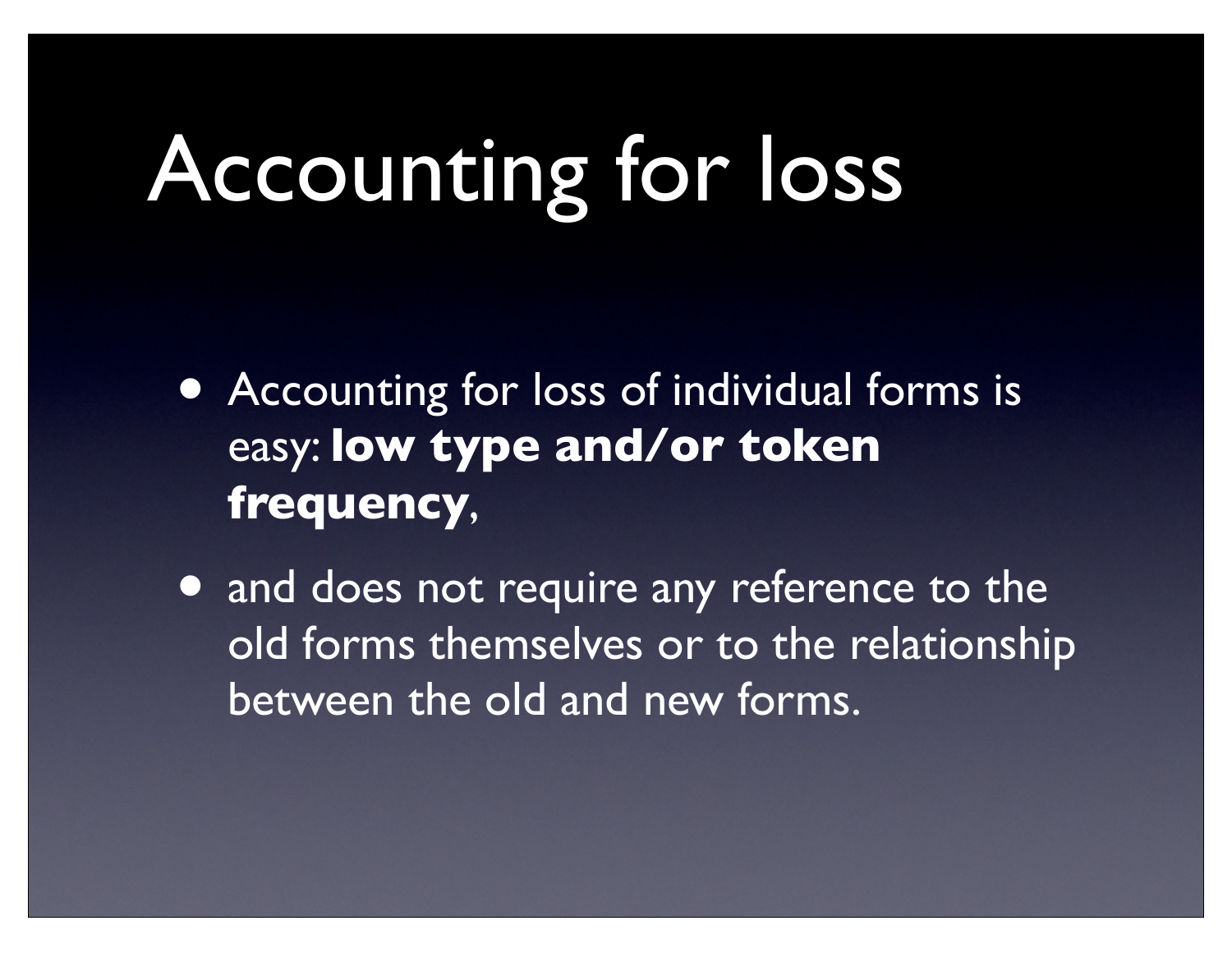## Low frequency...

- can't account for the loss of pervasive productive patterns (of morphology or of phonological alternation).
- This is where the real problem for Neogrammarian theory arises,
- but it has nothing to do with the proportional theory of grammar.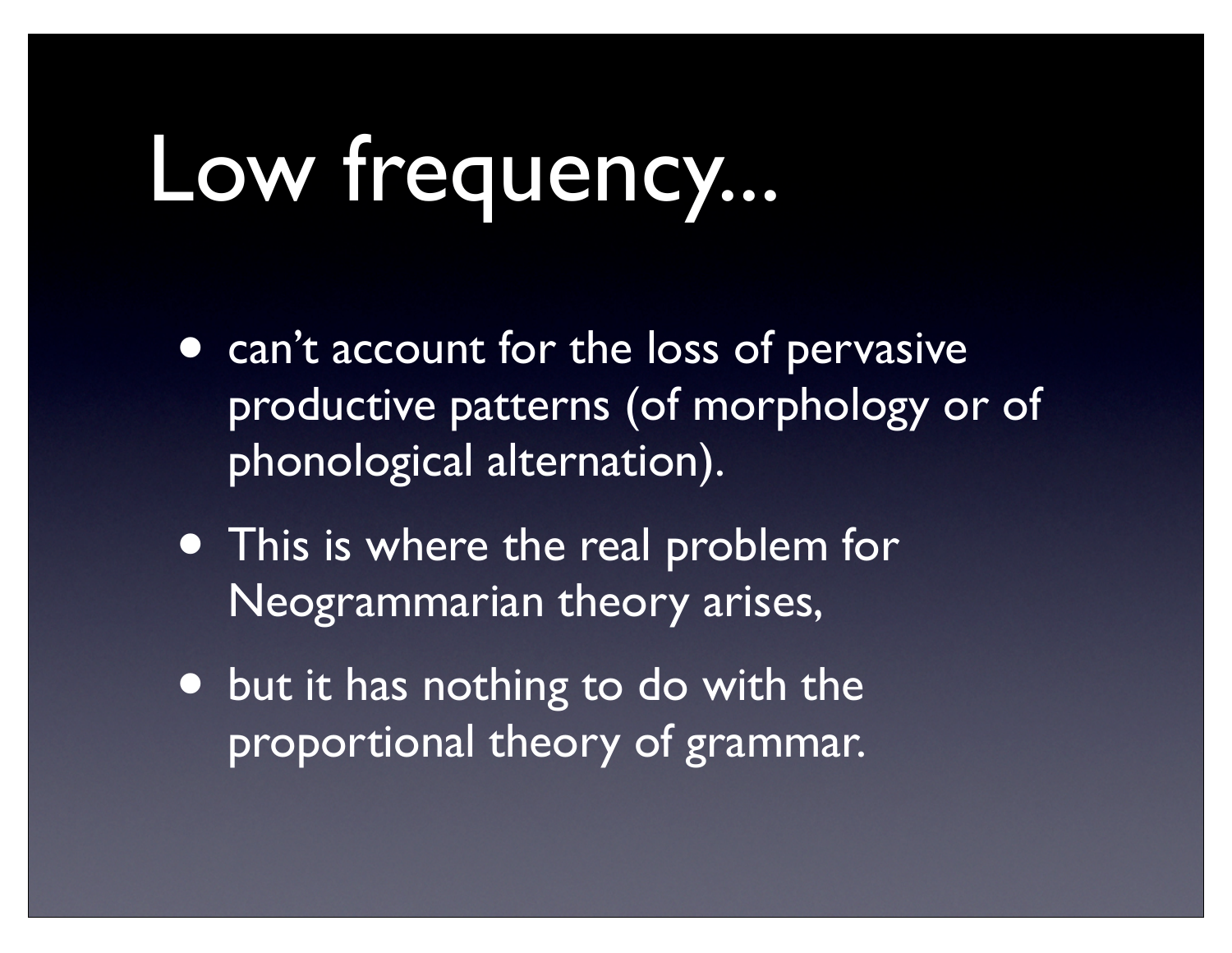# We can only account...

- for the loss of these productive patterns by acknowledging that the old forms and the relationship between the old and new forms does sometimes matter in analogical change.
- Is there anyplace where Paul does acknowlege this?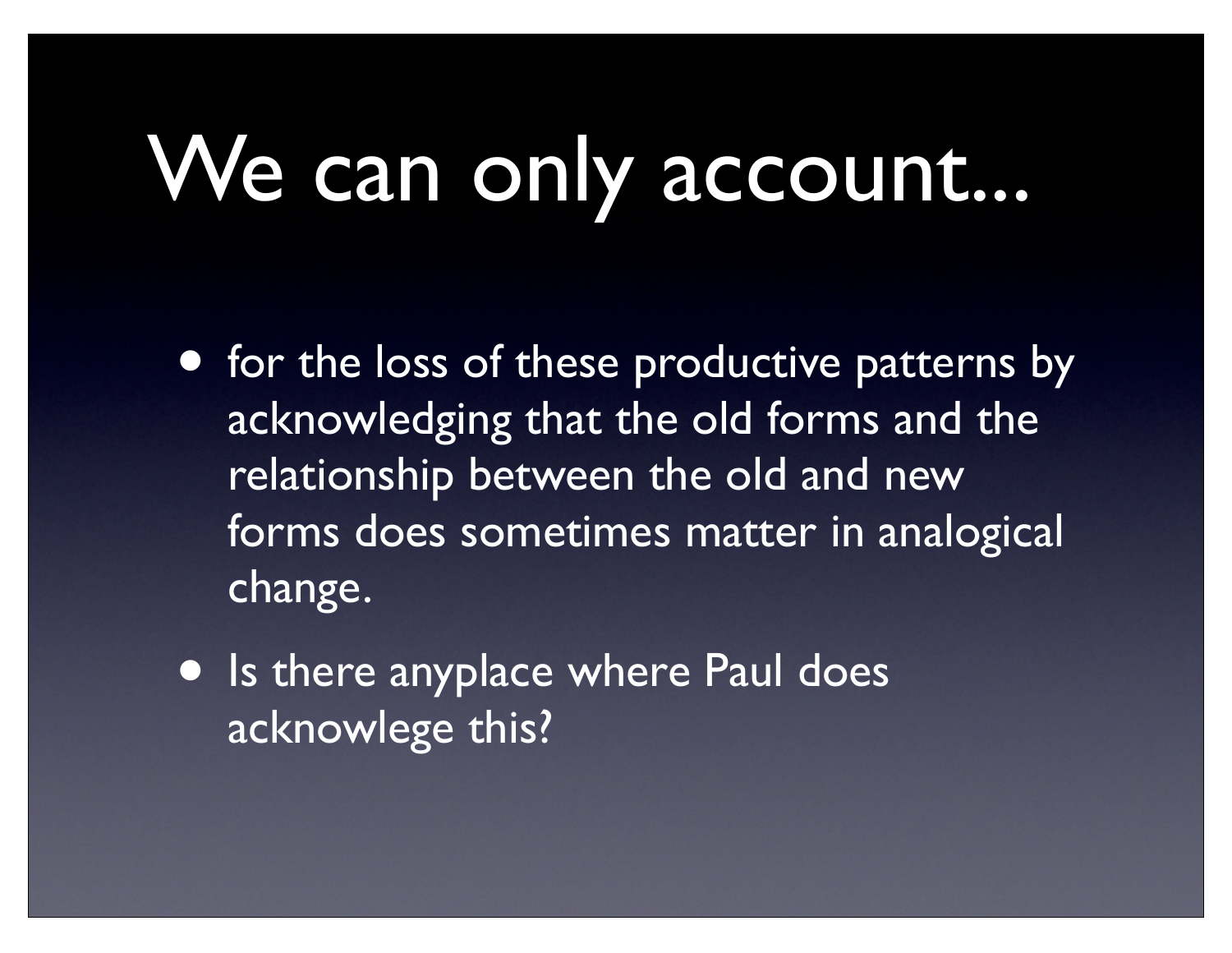# Leveling of vowel quantity alternations

- in the present tense of German verbs:
- *lebe lebst lebt*; *trage trägst trägt*
- vs.
- *• nehme nimmst nimmt*
- *•* "Die ursache, warum diese verba der die quantität betreffenden ausgleichung besser widerstand geleistet haben als die andern, haben wir gewiss in der gleichzeitigen verschiedenheit der qualität zu suchen." (1886:166)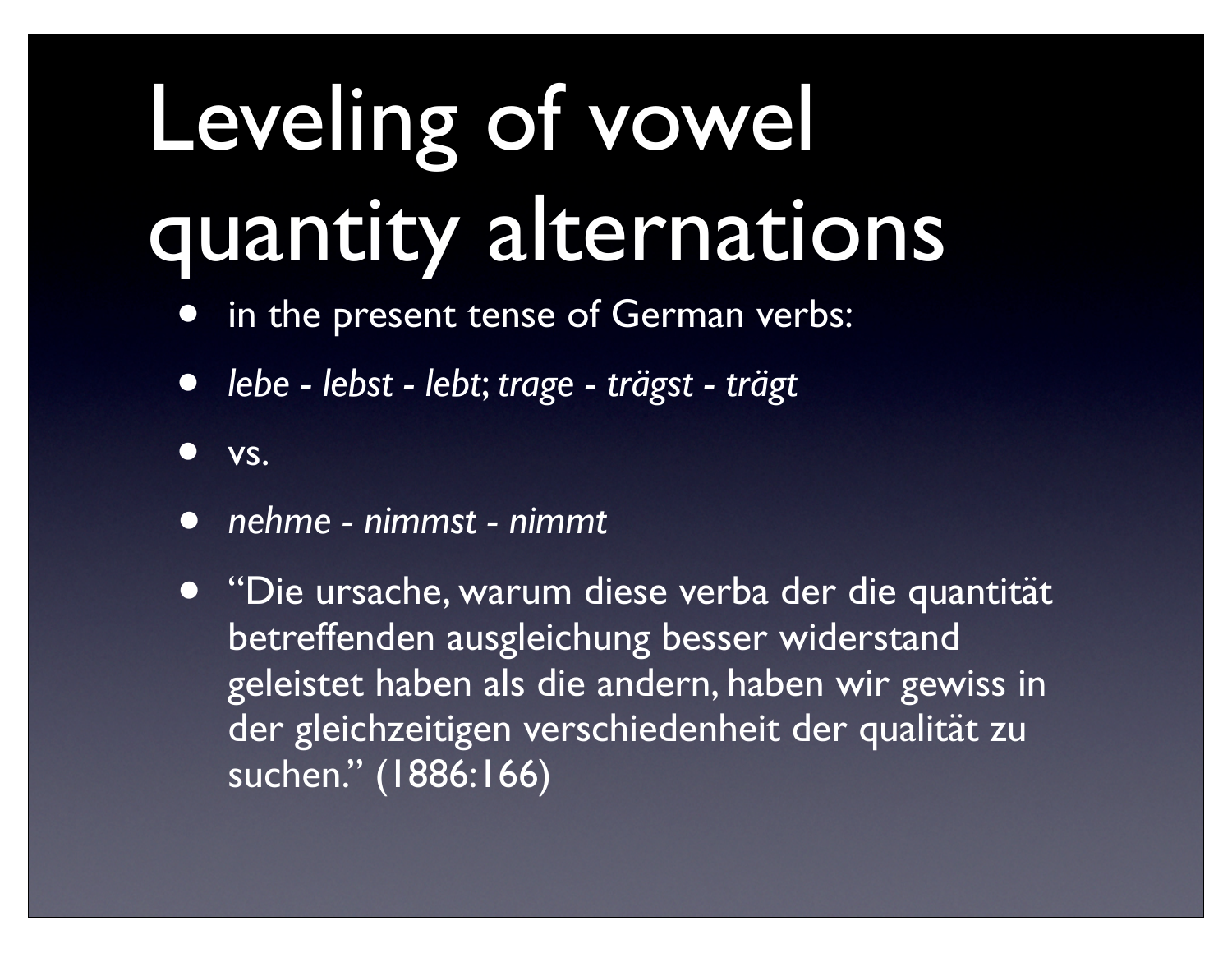# Paul on (unintentional) folk etymology

• "Für die erklärung des vorganges werden wir zunächst zu berücksichtigen haben, dass man ganz gewöhnlich die worte und sätze die man hört, ihren lautbestandteilen nach nicht vollkommen exact percipiert, sondern teilweise errät, gewöhnlich durch den nach dem zusammenhange erwarteten sinn unterstützt. Dabei rät man natürlich auf lautcomplexe, die einem schon geläufig sind [...]" (1886:183)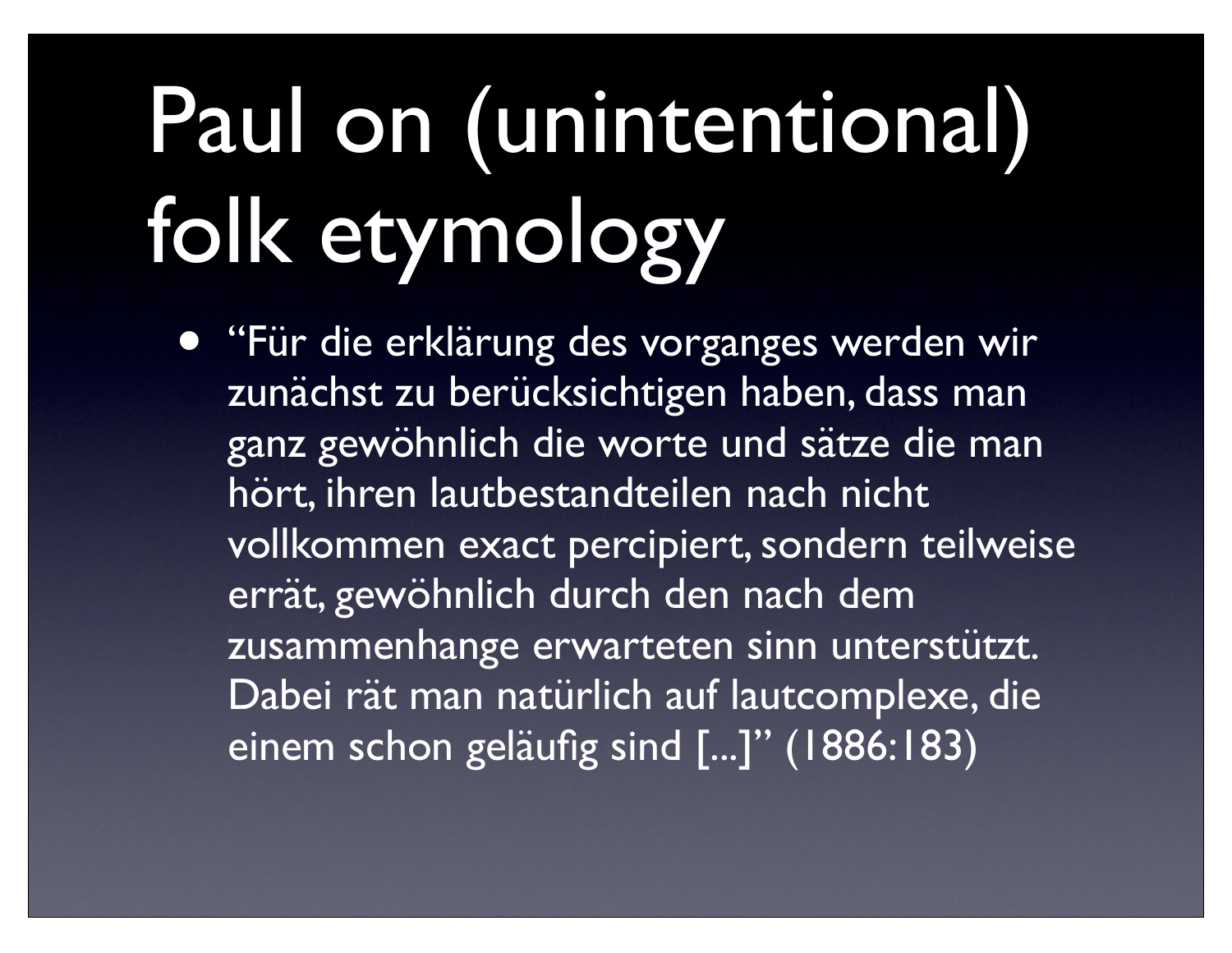# What does folk etymology have to do...

- ...with sweeping analogical change?
- The standard view that attributes analogical innovation to innovators' ignorance of (or momentary failure to retrieve) the old forms is:
	- impossible for non-proportional innovations like folk etymology.
	- implausible for sweeping losses of entire systematic patterns.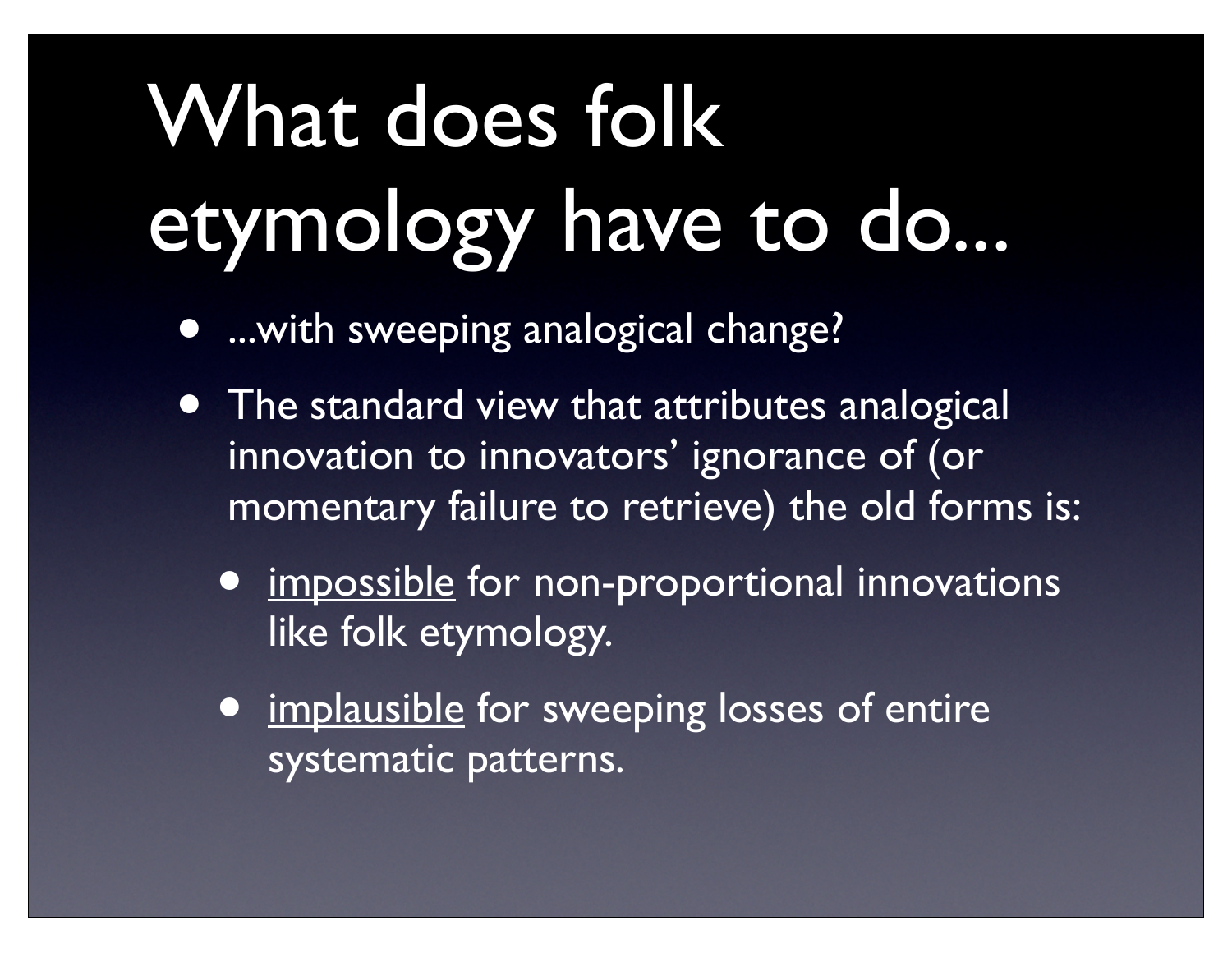## Paul acknowledges...

- that phonetic/perceptual factors interact with analogical factors **only when** the nature of the change forces him to do so.
- But is it conceivable that these factors would <u>not</u> play a role in many "proportional" analogical changes as well?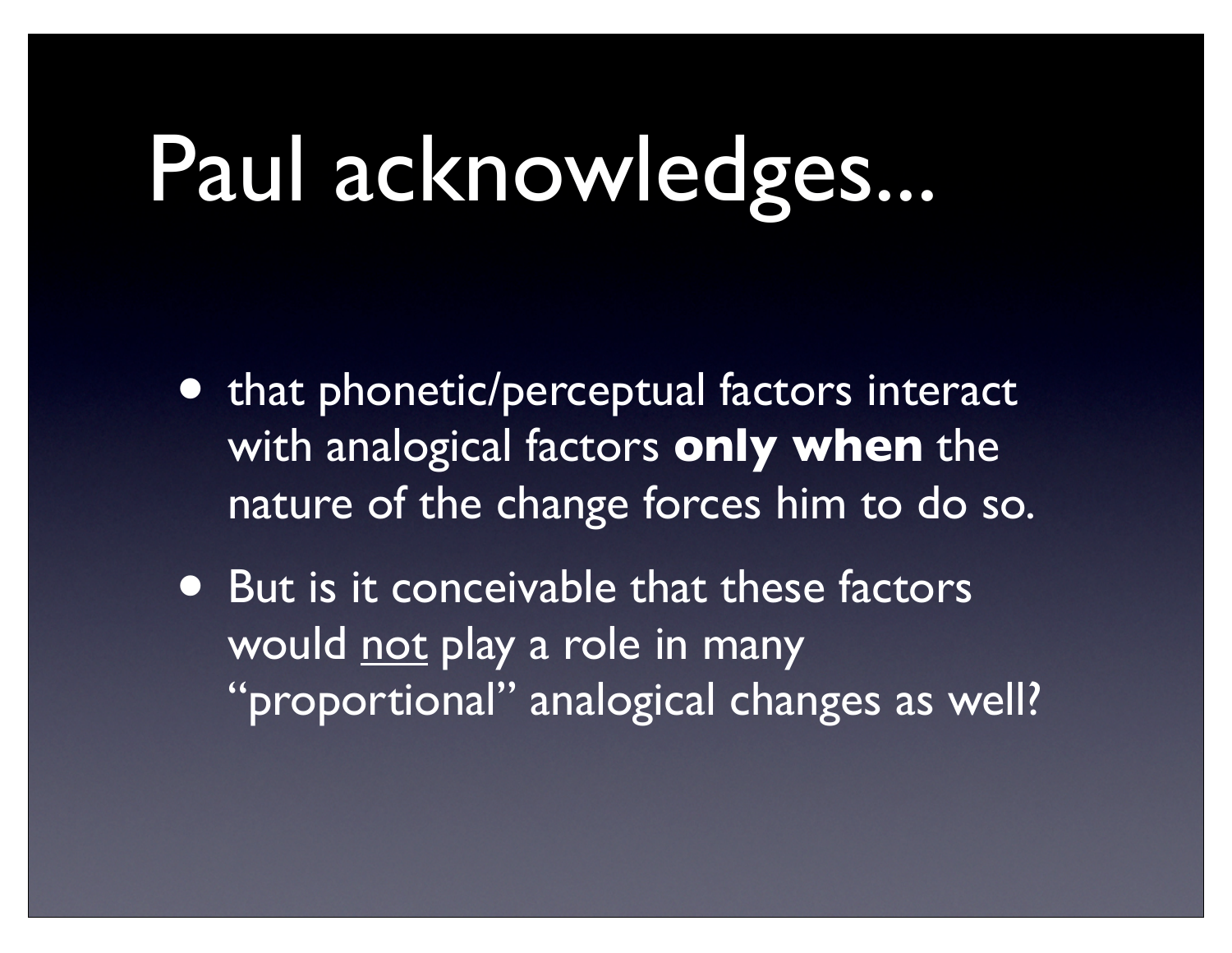# Kiparsky on "distance from the old form":

• "let us assume that the likelihood of an innovation being adopted at a given point of the system is [...] inversely proportional to its saliency, as measured by its distance from the old form, [...]" (Kiparsky 1992:59)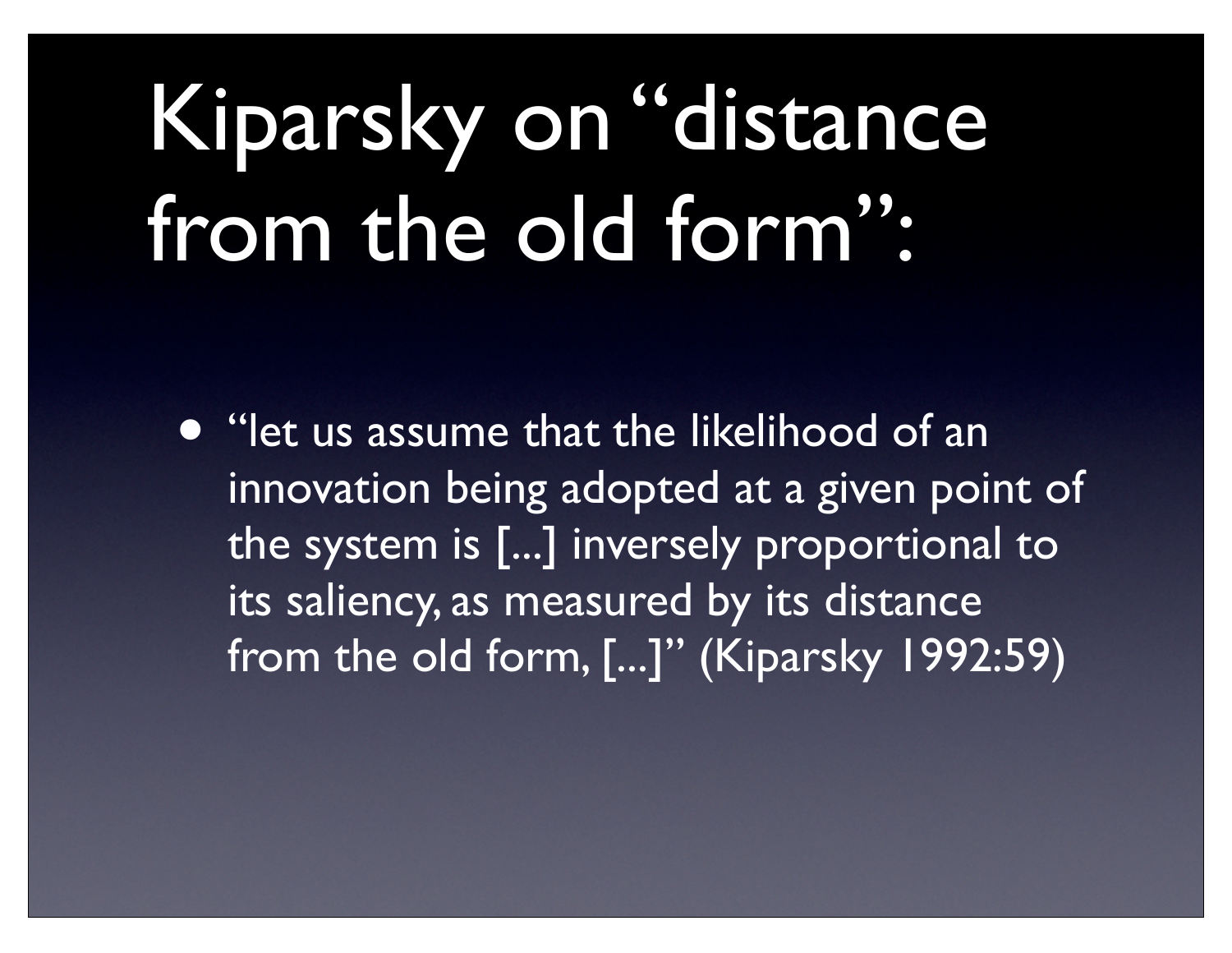## Conclusions (1)

- Regular/sweeping analogical changes DO call the strict dichotomy between sound change and analogy into question.
- But NOT because they are regular and sweeping.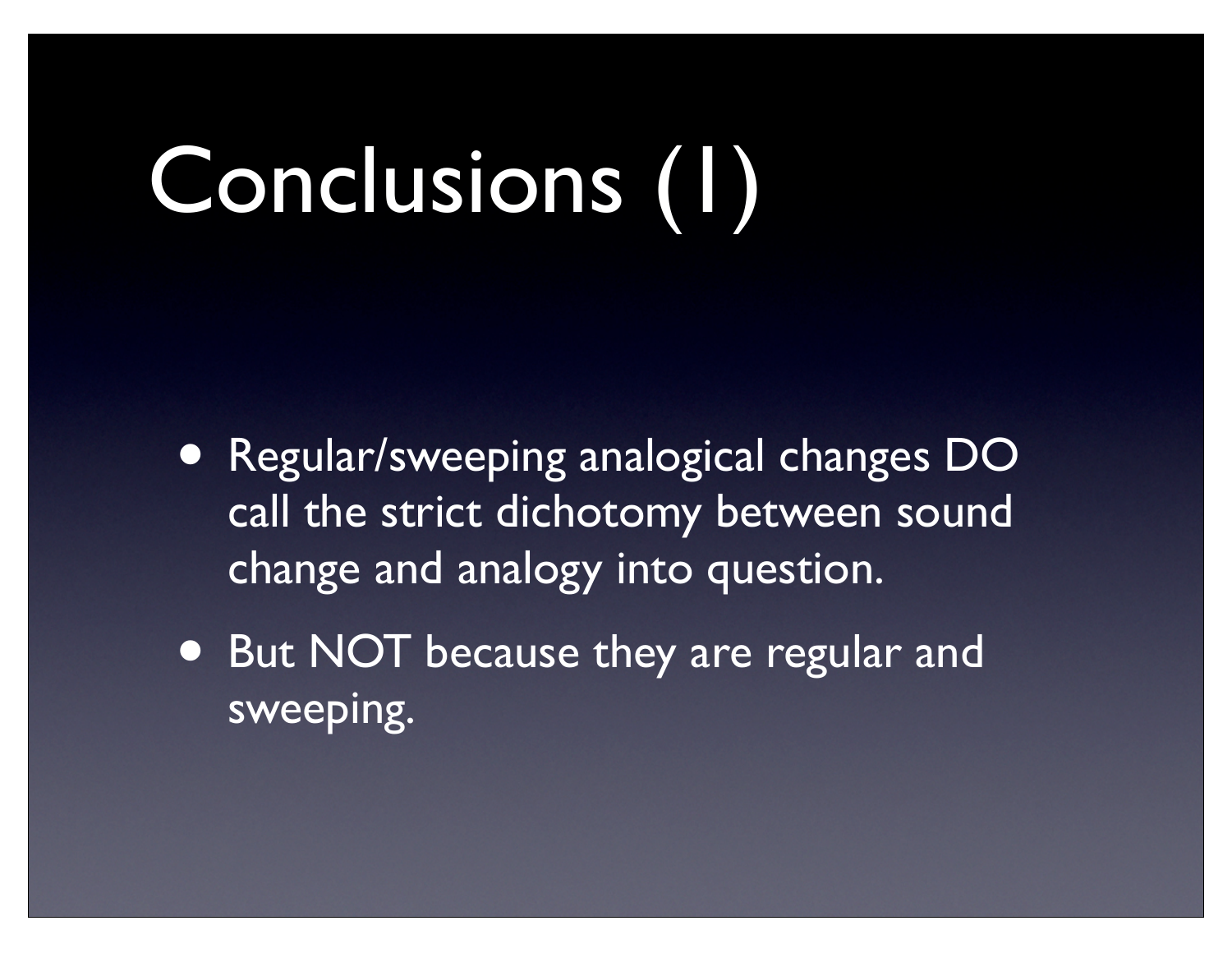# Conclusions (2)

- What we need is not a continuum of types of change reflecting different degrees of regularity/sweepingness,
- but rather: I) a recognition that many (most?) changes in the phonological make-up of words involve an interaction of phonetic and analogical factors; and 2) a serious effort to investigate the different types and degrees of interaction that occur.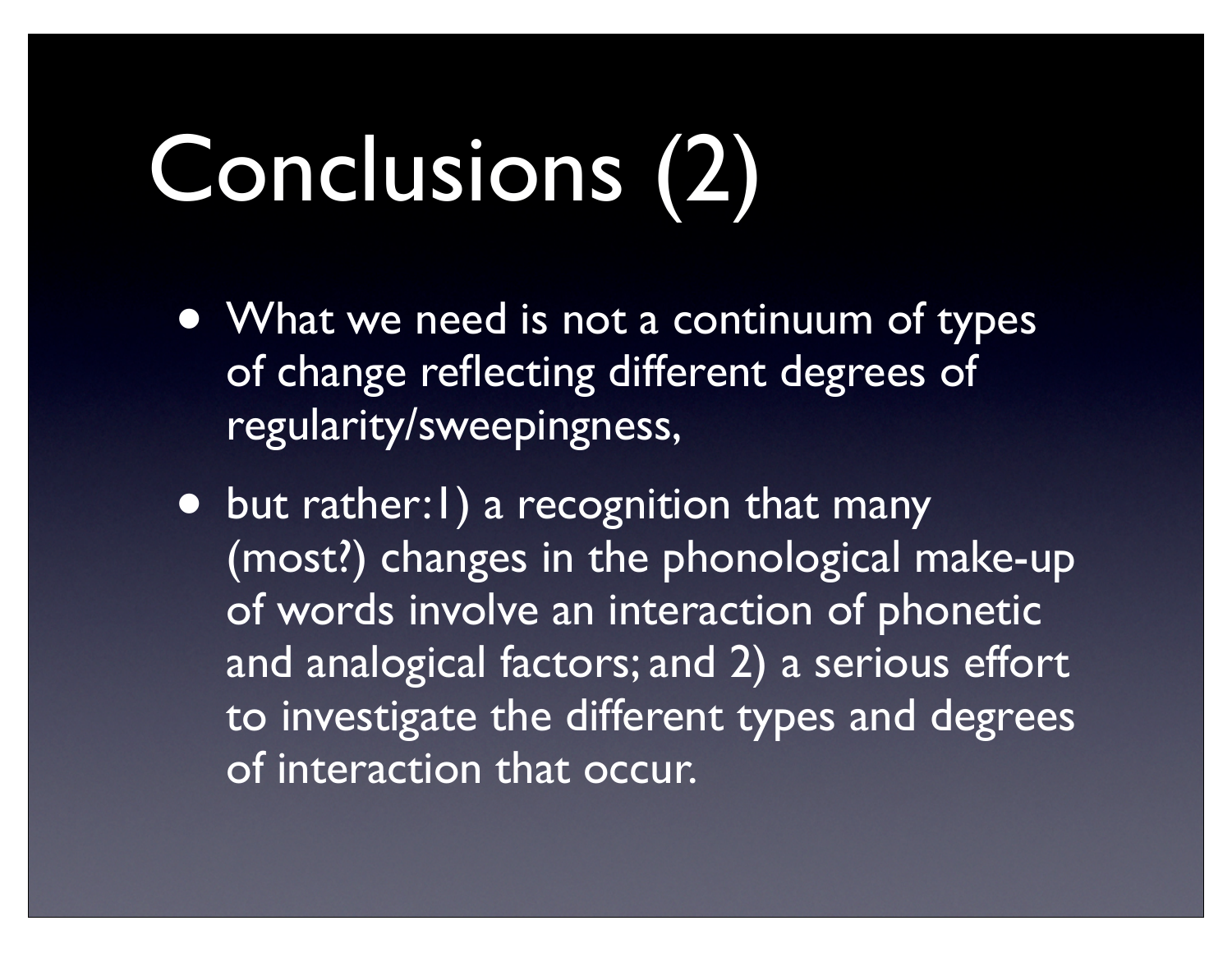Selected references (1):

Becker, Thomas (1990). *Analogie und morphologische Theorie,* (*Studien zur Theoretischen Linguistik* 11). Munich: Fink.

Blevins, James P. 2004. "Inflection Classes and Economy." *Explorations in Nominal Inflection*, ed. by Gereon Müller, Lutz Gunkel, and Gisela Zifonun, 41-85. New York: de Gruyter.

Blevins, James P. and Juliette Blevins, eds. 2009. *Analogy in Grammar: Form and Acquisition.* Oxford: Oxford University Press.

Garrett, Andrew and Juliette Blevins. 2009. 'Analogical Morphophonology'. *The Nature of the Word Studies in Honor of Paul Kiparsky*, ed. by Kristin Hanson and Sharon Inkelas, 527-545. Cambridge, MA: MIT Press.

Hale, Mark and Charles Reiss. 2008. *The Phonological Enterprise*. Oxford: Oxford University Press.

Hock, Hans Henrich. 1986. *Principles of Historical Linguistics.* Berlin: Mouton de Gruyter.